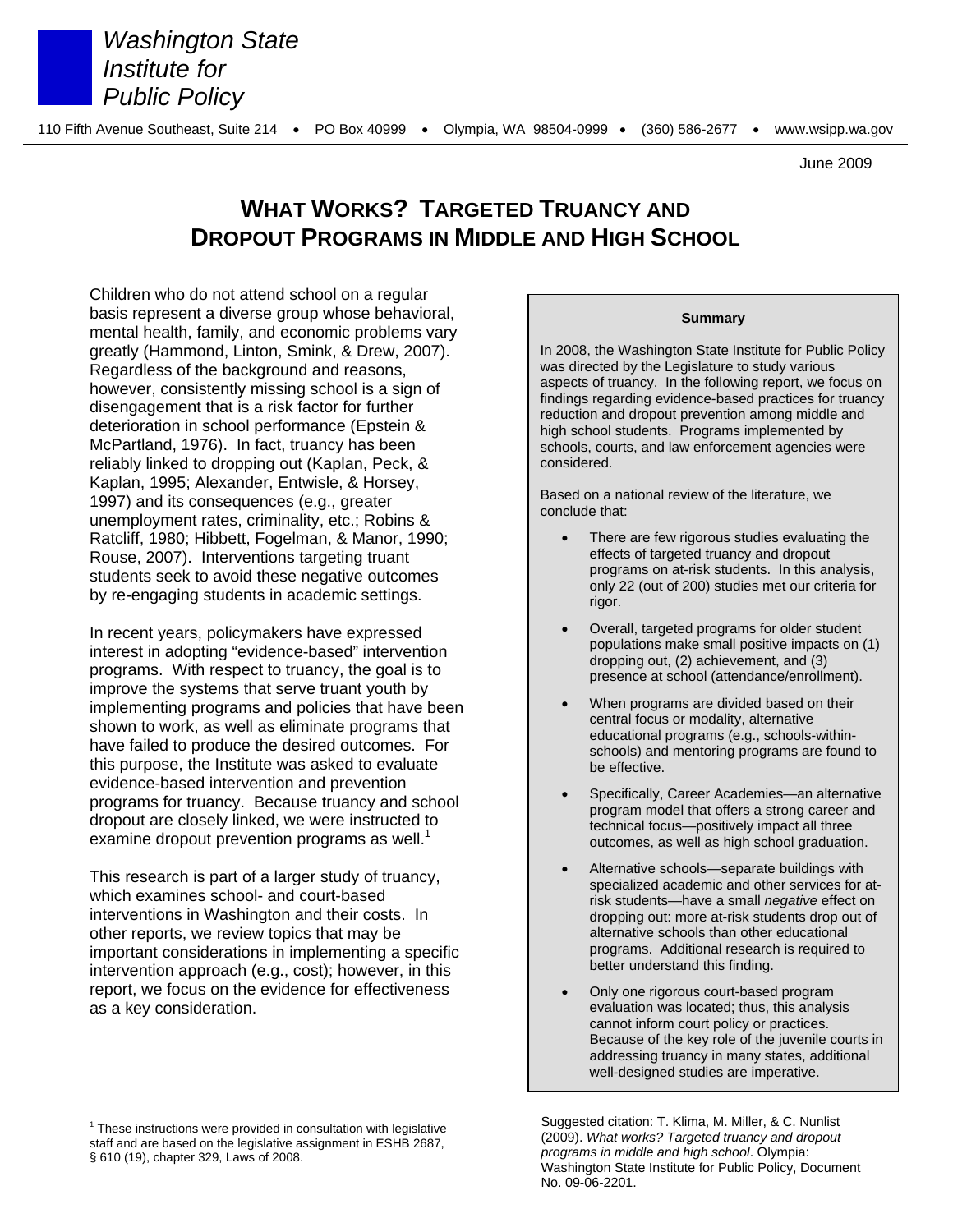# **METHODS**

Below, we briefly explain the premise behind metaanalysis and its utility for evaluating multiple studies of program evaluations. Afterwards, we outline the criteria used in selecting studies for this analysis.

# **What is Meta-Analysis?**

Researchers have developed a set of statistical tools to facilitate systematic reviews of the evidence. The set of procedures is called "meta-analysis," which we employed to evaluate the literature on truancy reduction and dropout prevention programs. Importantly, we considered all studies—published and unpublished—that could be located, and did not "cherry pick" studies in advance. Evaluations that met specific criteria were subject to formal statistical testing procedures to determine whether the weight of the evidence indicated significant effects and in which direction (i.e., positive or negative).

# **Criteria for Inclusion in the Review**

The research deemed appropriate for this review met three broad criteria. For more specific information on inclusion and exclusion criteria (as well as coding rules and statistical formulas for the analyses), see Appendix A.

1) *Program Focus & Setting.* Because this analysis is part of a larger investigation of Washington's truancy laws, we focused on truancy and dropout programs that fit within the requirements of the laws and could be implemented by at least one of the systems involved (i.e., schools, courts, or law enforcement). For instance, we reviewed targeted school-based interventions and alternative educational programs, which often serve students at risk of dropping out (Aron, 2006). Court and police programs for truant youth were also considered.

Programs not included in this analysis are:

 Programs carried out by institutions not at the heart of truancy laws, such as social service, mental health, or nonprofit agencies in the community<sup>2</sup> (however, if a program demonstrated close collaboration with the schools or courts, it was included);

- Early childhood and elementary school programs<sup>3</sup> (because, similar to national patterns, truancy in Washington becomes especially prevalent in later grades (Office of Superintendent of Public Instruction, 2009) and dropping out is legally permitted only in high school;<sup>4</sup>
- Programs for populations that were identified as at-risk for negative school outcomes due to general factors, such as minority or socioeconomic status;<sup>5</sup>
- School reform or restructuring, including programs for modification of school climate (such as bullying or violence reduction programs);<sup>6</sup>
- "Character programs" or social-emotional learning programs, which target civic contribution, social and conflict resolution skills, and emotional and behavioral regulation first and foremost;
- Programs with a focus after high school graduation (e.g., college enrollment programs for low-income students)<sup>8</sup> or after dropping out (e.g., dropout retrieval or recovery programs);<sup>9</sup> and
- Delinquency or behavior improvement programs for youth who exhibit disruptive behavior and engage in criminal activities (regardless of whether they have been adjudicated).<sup>10</sup>

The exclusion of the programs above is not a judgment regarding their efficacy or relevance. We are aware that many of the groups targeted by these programs overlap with the truant population (for instance, truancy is often seen as the gateway to delinquency, and many children who commit delinquent acts attend school

l

 $\overline{P^2}$  E.g., Boys and Girls Clubs of America; Quantum Opportunity Program (QOP); Adopt-A-Student; Learning, Earning, and Parenting (LEAP); and Cognitive-Behavioral Treatment (CBT) for School Refusal.

<sup>&</sup>lt;sup>3</sup> E.g., High/Scope Perry Preschool Project, Seattle Social Development Project (SSDP), and Chicago Child-Parent Center Program. 4 RCW 28A.225.010.

<sup>&</sup>lt;sup>5</sup> E.g., School Transitional Environmental Program (STEP), Readiness to Learn, and Summer Motivational Academic Residual Training (SMART).

<sup>6</sup> E.g., Comer School Development Program, Talent Development High Schools, First Things First, and Olweus Bullying Prevention Program; also excluded were residential educational settings that generally serve students for reasons other than truancy or even poor achievement.<br><sup>7</sup> E a Why Tr

E.g., Why-Try, Ripple Effects Whole Spectrum Intervention

System, Wyman Teen Outreach Program, and Navigation 101. <sup>8</sup> E.g., Advancement Via Individual Determination (AVID), Upward Bound, and Gaining Early Awareness and Readiness for

Undergraduate Programs (GEAR UP). 9

E.g., National Guard Youth ChalleNGe Corps. <sup>10</sup> Positive Action Through Holistic Education (PATHE),

Preparation Through Responsive Educational Programs (PREP), and CASASTART.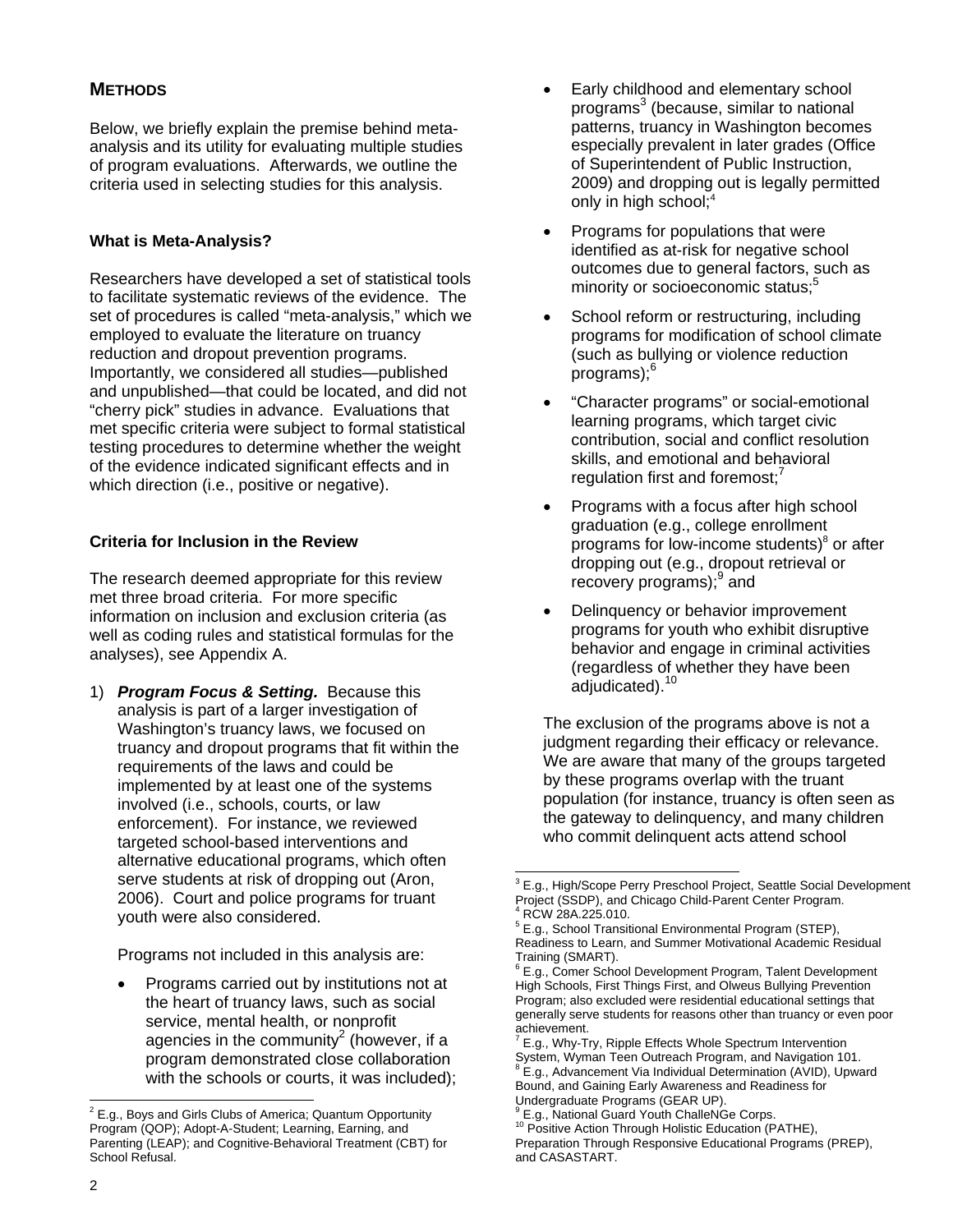inconsistently; Herrenkohl, Hawkins, Chung, Hill, & Battin-Pearson, 2001; Loeber & Farrington, 1999). Thus, it is possible that investment in programs outside the scope of the current investigation is wise for Washington State; this question is best addressed with additional research. The following analysis seeks to inform only decisions about programs and policies squarely within the provisions of Washington's truancy laws.

2) *Evaluation Design & Methodology.* Not all research is of equal methodological quality, which influences the confidence that can be placed in interpreting the results of a program. Some studies are well-designed and implemented; in such cases, we are more confident that any outcomes were caused by the intervention. However, in less rigorous studies, we have less confidence in the causal effect of the program.

To be included in this analysis, evaluations must have compared outcomes for students who participated in a program with those of an equivalent group that did not participate in the program. The groups did not necessarily have to result from random assignment, but the evaluation must have shown that any comparison group is indeed similar to the treatment group on pre-existing key variables (such as being overage for one's grade, attendance patterns, and academic achievement) that could influence outcome measures. If there were small pre-existing group differences or differences on other variables (e.g., demographics), the authors must have controlled for these differences in their analysis. When such controls are employed, we have more confidence that the outcomes are truly due to the intervention.

A study may utilize a comparison group design, but encounter problems with high attrition (see Gaps in Research sidebar). Studies that suffered from excessive or biased attrition were excluded from this analysis because the original group makeup was judged to be compromised. We do not consider studies that follow the changes of a single treatment group over time to be reliable.

3) *Outcomes.* Finally, the evaluations included in this review had to employ quantifiable measures assessing at least one of the following outcomes: school attendance, high school graduation, $11$  or dropout status. Where available, enrollment status was also recorded and combined with attendance into a single variable reflecting students' *presence at school*. In addition, where available, we recorded academic achievement outcomes in the form of standardized test scores and grades.<sup>12</sup>

# **FINDINGS**

l

Below is a description of the literature search process and the final set of studies included in the analysis. The program diversity reflected by these studies is outlined. Then, the overall effects of targeted truancy and dropout programs are reviewed. Finally, the effects are divided by classes of programs in order to begin to ascertain which types of interventions are more effective than others for at-risk student populations.

### **Studies Included in the Meta-Analysis**

Overall, 877 programs were reviewed through websites, databases, and over 460 individual publications. The majority of programs were implemented outside of Washington State; however, two programs were local.<sup>13</sup> Of the 877 programs, 341 met the criterion for appropriate program focus and setting. Two hundred evaluations assessing the effects of these 341 programs were located; however, only 22 studies ultimately met the criteria for research methodology and relevant outcomes. These 22 studies form the basis of our analysis.

Among the final 22 studies (for citations, see Appendix B), many included multiple outcomes and some used multiple samples. For instance, one study investigated 13 different programs in various locations throughout the country. We coded each sample and outcome separately,

This outcome includes only students who earned high school diplomas and does not take into account students who earned GED's.<br><sup>12</sup> Studies in which outcomes were measured using self-report, for Studies in which outcomes were measured using self-report-for instance, student participants reporting on their own attendance were excluded. Previous studies have shown that these measures are unreliable for at-risk student populations (e.g., Gleason &

Dynarski, 1994, p. 81).<br><sup>13</sup> Middle College High School (Dynarski, Gleason, Rangarajan, & Wood,1998); Summer Training and Education Program (Grossman & Sipe, 1992).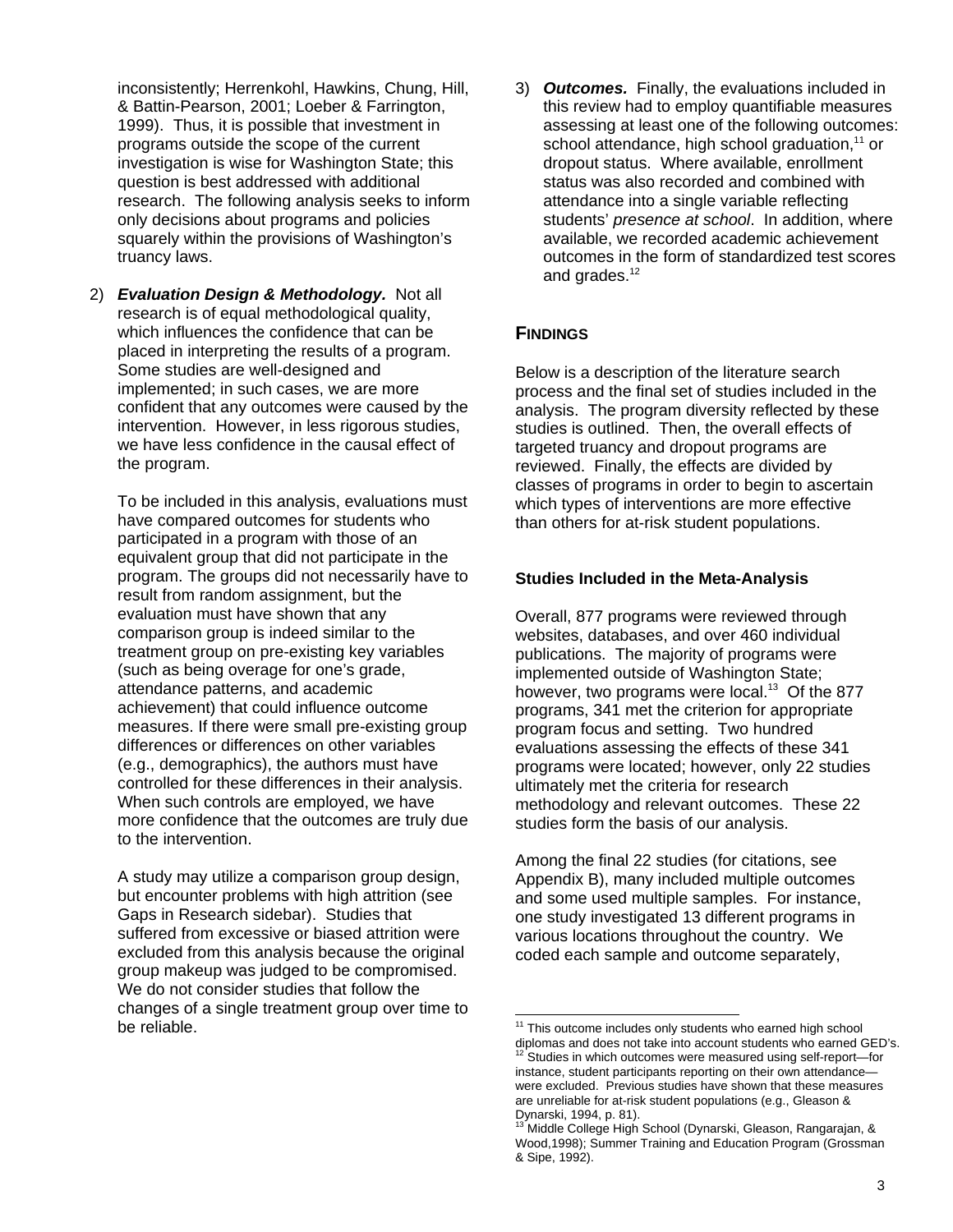such that ultimately there were 100 effects in the analysis. These effects are divided by outcome in the following way:

- Presence at school (enrollment/  $attendance) = 35$
- $\bullet$  Dropout = 30
- Achievement (grades/test scores) = 29
- $\bullet$  High school graduation = 6

Notice that valid graduation outcomes<sup>14</sup> were obtained in only six sites (three publications). Graduation outcomes are difficult to collect because they require careful documentation of highly mobile populations and long-term follow-up by researchers; both problems are explained in detail below (see Gaps in Research sidebar).

In all, the studies represent 34 distinct programs, which are diverse in the types of services provided. For examples of these services, see Exhibit 1.

More than one service was offered in most programs (e.g., a program could offer contingency management and parent outreach). Also, programs delivered the services in various settings (e.g., alternative school, school-within-school, after school, etc.). There were several common combinations of services and settings, which formed the basis for larger program classes, described below. Of note, out of 34 programs, only one court intervention was represented.

| Exhibit 1                                                         |  |  |  |  |  |  |  |  |
|-------------------------------------------------------------------|--|--|--|--|--|--|--|--|
| Services Provided by Truancy and Dropout Programs in the Analysis |  |  |  |  |  |  |  |  |

| <b>Services</b>                      | <b>Description</b>                                                                                                                                                          |
|--------------------------------------|-----------------------------------------------------------------------------------------------------------------------------------------------------------------------------|
| Academic<br>remediation/<br>tutoring | Assess students' academic skill deficiencies and provide<br>specialized or intensive instruction to improve competency.                                                     |
| Career/<br>technical<br>education    | Increase student awareness of the connection between school and<br>work life, and teach technical skills (e.g., through vocational<br>courses, employer internships, etc.). |
| Case<br>management                   | Problem-solve barriers to school success and refer student and<br>family to community or other services, based on needs.                                                    |
| Contingency<br>management            | Systematically reward desirable behaviors (e.g., on-time<br>attendance) and punish undesirable behaviors (e.g., not completing<br>homework).                                |
| Counseling                           | Analyze and problem-solve barriers to school success, including<br>personal, family, and social challenges, in a safe, supportive<br>environment.                           |
| Mentoring/<br>advocacy               | Provide students with a role model who supports their educational<br>endeavors and advocates for their success in the school system.                                        |
| Monitoring<br>attendance             | Intensively track student attendance and follow up with student and<br>parents to prevent tardies/absences.                                                                 |
| Parent<br>outreach                   | Engage parents in identifying and solving their child's school<br>problems; often families are referred to social or other supportive<br>services.                          |
| Youth<br>development                 | Provide opportunity for skill-building, horizon expansion,<br>competence, and resilience, and improve connections to school<br>and positive adults.                         |
| Additional<br>services               | Offer services that meet additional needs of the at-risk population<br>served (e.g., childcare center/parenting classes, school-based<br>health center).                    |

l  $14$  In some studies, graduation is reported, but we judged that it was not a valid outcome (e.g., because data on graduation were missing for a significant portion of the original program participants) and, therefore, did not include it in the analysis.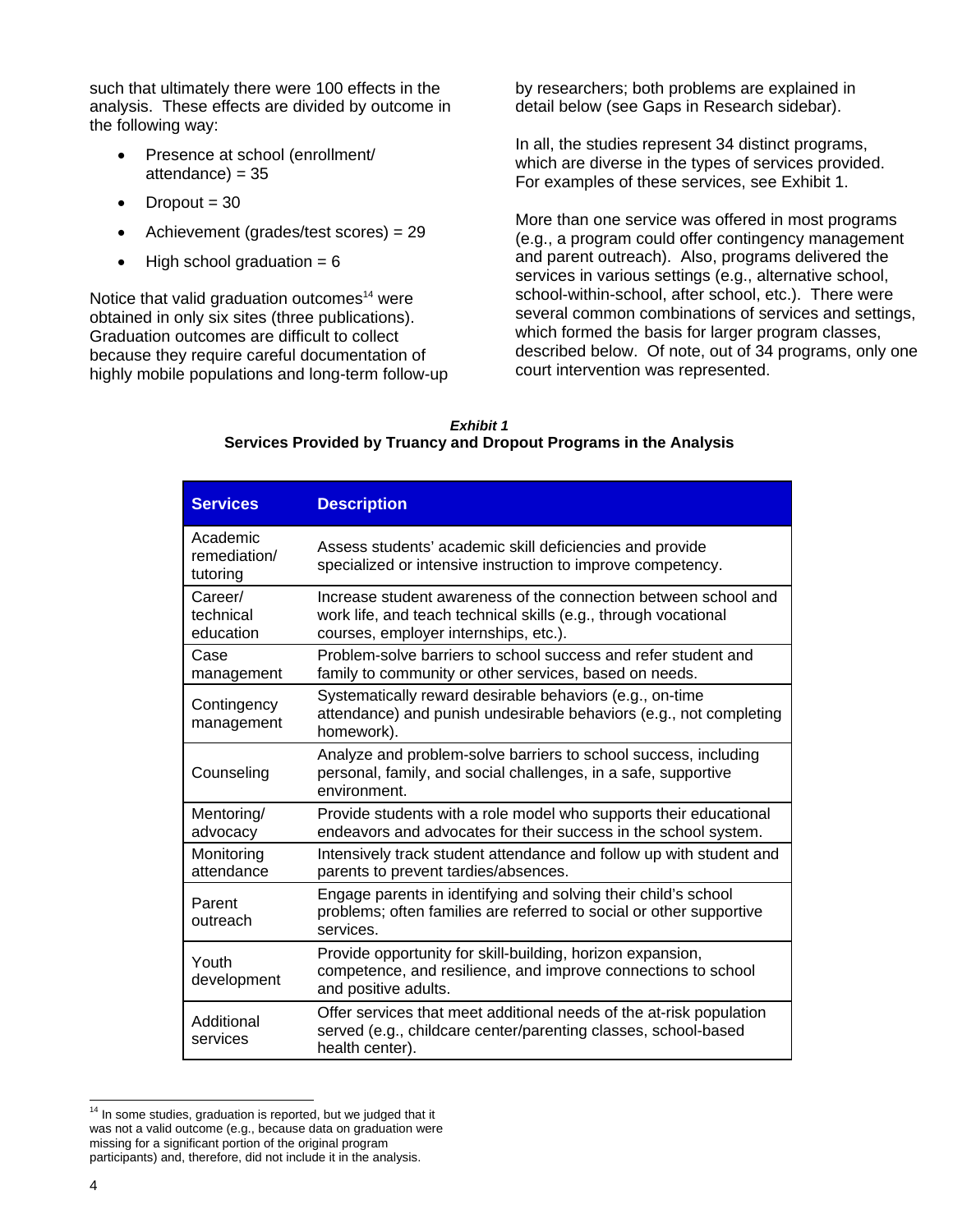#### **Gaps in the Research: Common Problems**

Overall, the state of knowledge about the effectiveness of truancy and dropout programs is lacking. Most programs are not evaluated, and those that are evaluated generally use research designs and methodologies that do not permit us to draw conclusions about causality.

The following methodological problems plague many evaluations of programs for at-risk students: First, many studies lack an equivalent comparison group. For instance, if the intervention group contains more high-risk youth (as evidenced by worse attendance records, lower GPAs, or more school behavioral problems) than does the comparison group, there is greater potential for improvement among the former group that is unrelated to the type of intervention received. Conversely, a higher-risk intervention group may show little change in outcomes *not* because of an unsuccessful intervention, but because participants have greater challenges to overcome than do those in the comparison group. Because it is unclear how nonequivalent groups will influence results, inferences about program effects cannot be made without a highly controlled comparison group design.

Another methodological problem often encountered is high attrition rates from the program; that is, many participants initially enrolled in the intervention choose to leave before its completion and, therefore, do not supply data about their outcomes. Because youth who leave early are generally at the highest risk of school failure (Ellickson, Bianca, & Schoeff, 1988), the resulting sample may be unusually motivated to succeed or at lower risk than the original group. This sampling issue could result in artificially creating or inflating positive outcomes that are not the result of the intervention.

Finally, many studies have difficulty measuring the outcomes of participants over time because at-risk populations are often highly mobile. This problem even exists between the pre- and post-intervention assessments, not to mention at follow-up. When high numbers of participants have incomplete data, the results are less reliable.

Overall, there is consensus among researchers in the field, including those at Washington's Office of Superintendent of Public Instruction (Shannon & Bylsma, 2005, p.11), that more rigorous evaluation is needed in order to draw conclusions about the vast number of intervention strategies currently in use in the field (Institute of Education Sciences, 2008; Lehr, Hansen, Sinclair, & Christenson, 2003; Tyler, 2008).

# **EVIDENCE-BASED PROGRAMS**

When results from all of the truancy- and dropout-specific programs in our analysis are combined, we find modest but positive statistically signficant impact on dropping out, achievement, and presence at school.<sup>15</sup> Graduation effects are moderate;<sup>16</sup> however, there are only six effect sizes representing three types of programs. Thus, at this time, it is not clear that all (or even most) truancy and dropout programs have the same effects on graduation. Because results reflect the effects of programs that differ greatly in their approach, setting, and intensity, we further investigated which interventions are and are not effective.

Due to the limited number of rigorous studies, evidence for specific programs was not available (with the exception of Career Academies, which boast a relatively high number of research replications). Thus, we grouped programs by their general focus or modality. For example, in all mentoring programs, students are paired with an adult who is expected to support the child's educational endeavors, advocate for their success in school, and connect them to appropriate services.

For each program class, the results reflect the evidence-based effect expected for an "average" implementation of such a program. Of course, we recognize that each class of programs is diverse and some programs may ultimately prove to be more effective than others.

l

 $15$  Adjusted average effect sizes for each outcome are as follows: dropping out =  $.054$  (p=.07); achievement =  $.048$  (p=.01); and

presence at school = .098 (p=.00).<br><sup>16</sup> The average effect size = .158 (p=.00).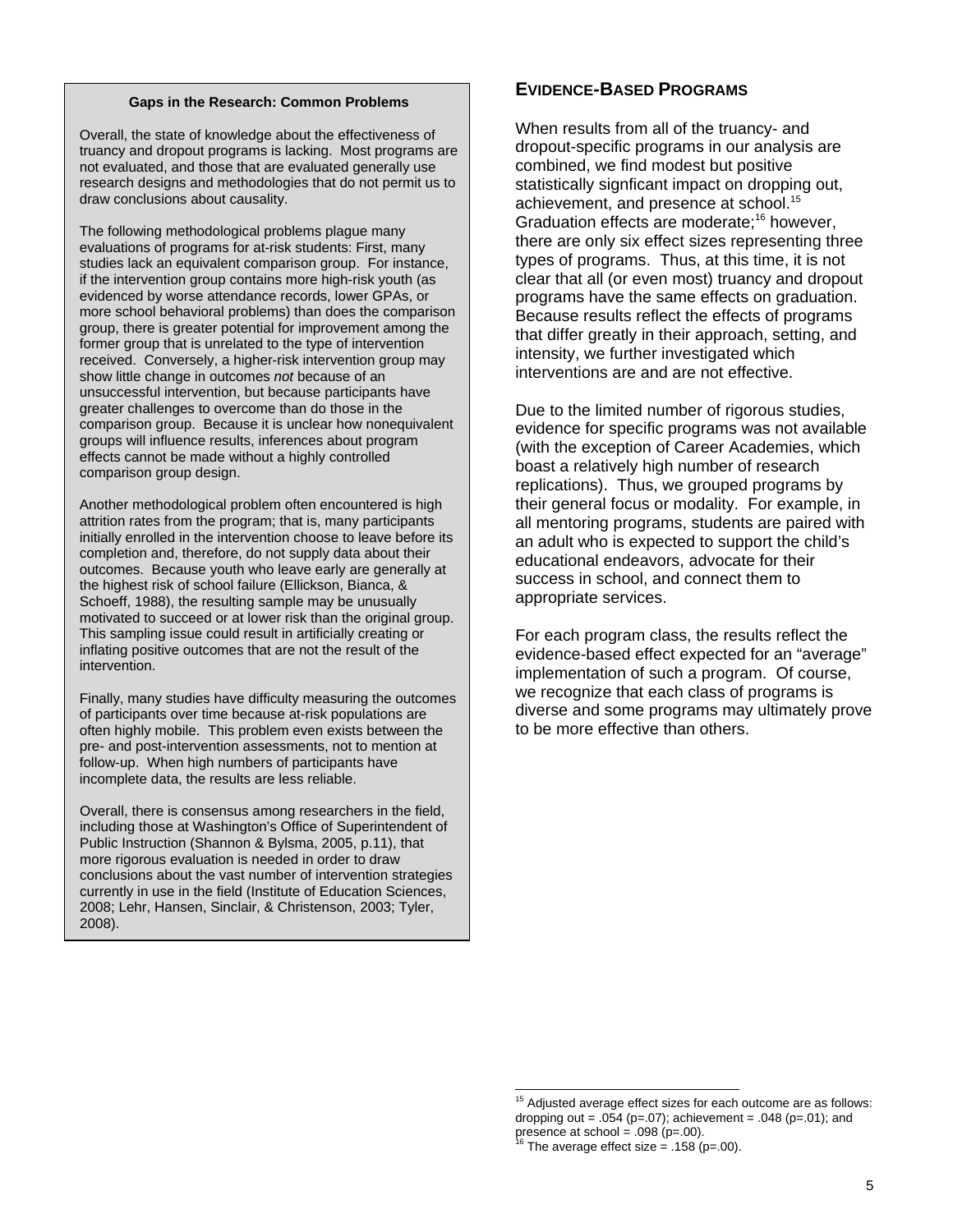In Exhibit 2, the plus and minus signs indicate a statistically significant effect on the indicated school outcome. Plus signs designate a positive effect, such as greater achievement or less dropping out, whereas negative effects, such as

less presence at school, are shown with a minus sign. Zeroes indicate that the outcome was measured with at least two samples; however, the program effect is not statistically significant (i.e., there is no reliable effect).17

#### *Exhibit 2*  **Effects of Truancy and Dropout Programs for Middle and High School Students on School Outcomes**

| <b>Program Class</b>                                                                                                                                                                                                                                                                                                      | <b>Dropout</b>     | <b>Presence at</b><br><b>School</b><br>(Enrollment &<br>Attendance) | <b>Achievement</b><br>(Test Scores &<br>Grades) | <b>Graduation</b> |
|---------------------------------------------------------------------------------------------------------------------------------------------------------------------------------------------------------------------------------------------------------------------------------------------------------------------------|--------------------|---------------------------------------------------------------------|-------------------------------------------------|-------------------|
| <b>Alternative educational programs:</b>                                                                                                                                                                                                                                                                                  |                    |                                                                     |                                                 |                   |
| Programs involving a group of students in a traditional school<br>(e.g., school-within-a-school) that usually offer small class size,<br>more individualized instruction, and/or different instructional<br>methods and material (e.g., vocational curriculum).                                                           |                    |                                                                     |                                                 |                   |
| <b>Mentoring:</b>                                                                                                                                                                                                                                                                                                         |                    |                                                                     |                                                 |                   |
| Providing students with positive role models, who help with<br>specific academic issues (e.g., homework), advocate for the<br>student in the school system, and connect them to other<br>services (e.g., social services).                                                                                                |                    |                                                                     | $\bf{0}$                                        | 0                 |
| <b>Behavioral programs:</b>                                                                                                                                                                                                                                                                                               |                    |                                                                     |                                                 |                   |
| Targeting students' school behaviors by helping them analyze<br>and problem-solve negative behaviors, and/or by establishing<br>a system of contingencies (rewards, punishments) for<br>desirable and undesirable behaviors.                                                                                              | $N/A$ <sup>*</sup> |                                                                     | $\bf{0}$                                        | N/A               |
| Youth development:                                                                                                                                                                                                                                                                                                        |                    |                                                                     |                                                 |                   |
| Preventing negative school outcomes by promoting bonding<br>with positive figures and school environment, fostering<br>competence and skill building, and supporting resilience.<br>Rather than focusing on remediation of youth's weaknesses,<br>programs target healthy development and build on youth's<br>strengths.^ | N/A                | 0                                                                   | U                                               | N/A               |
| <b>Academic remediation:</b>                                                                                                                                                                                                                                                                                              |                    |                                                                     |                                                 |                   |
| Providing students with additional or intensive instruction to<br>improve academic skills, usually in core subject areas (e.g.,<br>reading, math).                                                                                                                                                                        | $\mathbf 0$        | 0                                                                   | $\bf{0}$                                        | N/A               |
| <b>Alternative schools:</b>                                                                                                                                                                                                                                                                                               |                    |                                                                     |                                                 |                   |
| Schools with separate facilities and services for students who<br>struggle in traditional school settings. Schools usually<br>incorporate an alternative curriculum (often academic<br>remediation) and psychosocial services (e.g., counseling, case<br>management).                                                     |                    | 0                                                                   | $\bf{0}$                                        | 0                 |

**\*** This table summarizes the results of multiple evaluations per program class. Results are not shown when fewer than two studies or two outcomes were identified for a particular program class. Complete results are provided in Appendix C.

l

^Roth & Brooks-Gunn, 2003.

 $17$  When a program has a statistically significant effect, we are at least 90 percent confident that the result is not due to chance alone.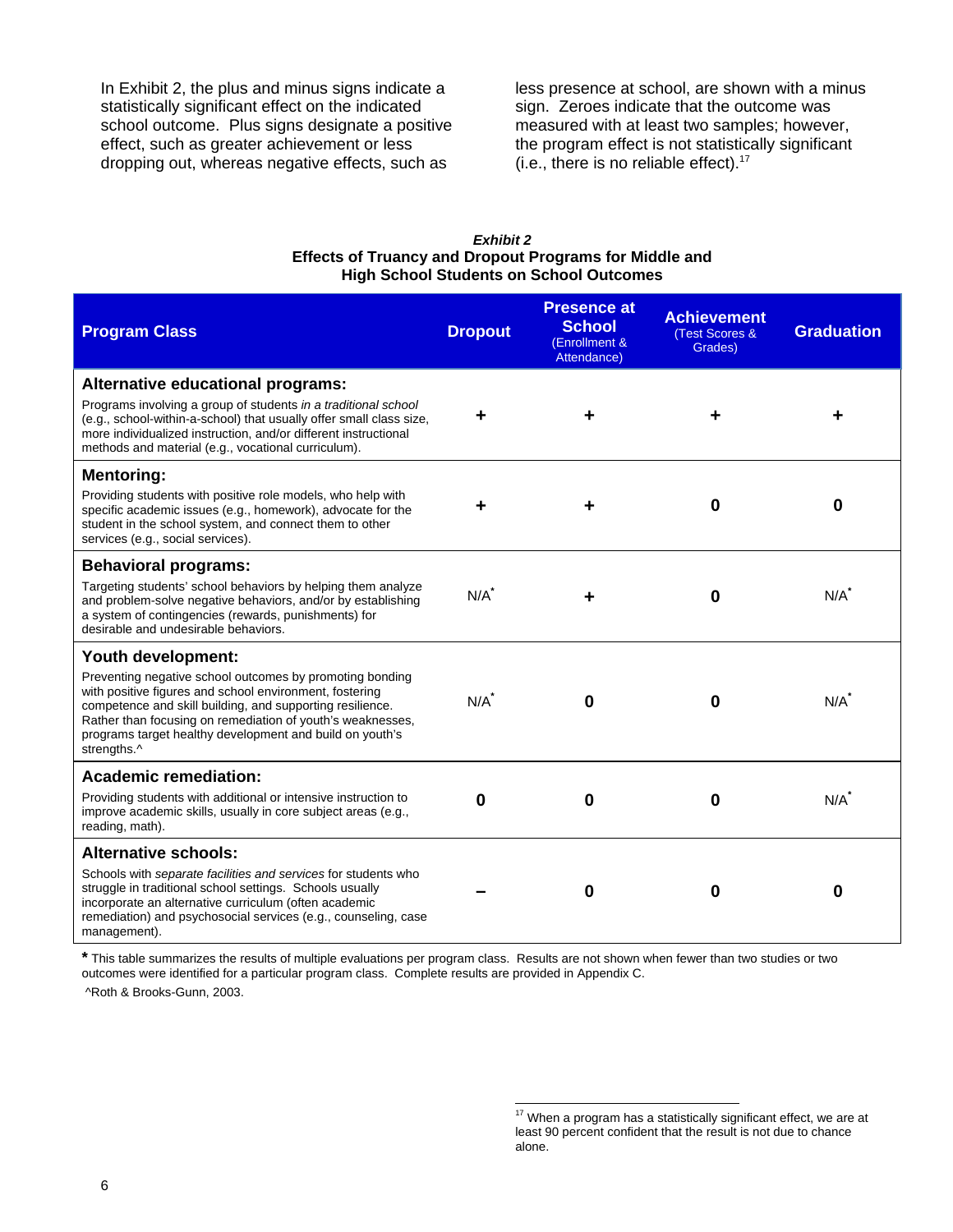Three intervention classes improve student attendance and enrollment (i.e., presence at school):

- Alternative educational programs,
- Behavioral programs, and
- School-based mentoring.

Alternative educational programs (housed within traditional schools) and mentoring programs also significantly reduce students' dropping out from school. Achievement—measured by grades and test scores—and high school graduation were only improved by alternative educational programs.

While the effects were statistically significant, they were modest in size. For instance, one of the larger program effects observed was .203, the effect size for student dropout rates in mentoring programs. In this high-risk group of students, 35 percent of the comparison group dropped out. With this effect size, 28 percent of students in the mentoring group would be expected to drop out, an overall reduction of 7 percent.

Notably, we found that at-risk students attending alternative schools, which have separate facilities, are significantly **more** likely to drop out than similarly at-risk students in traditional schools. The magnitude of this effect is 4 percent, with 31 percent of traditional school students and 35 percent of alternative school students dropping out.

No positive outcomes were observed for alternative schools, academic remediation, or youth development programs. For a complete presentation of effect sizes and other statistical results, see Appendix C.

### *Alternative educational programs*

Only alternative programs had a positive effect on all four outcomes. These programs provide specialized instruction to a group of students *within* a traditional school, often separating them for at least some of their academic courses and integrating them with other students for elective classes. In this sense, alternative programs differ from alternative schools, in which the entire school day is spent in separate facilities that often include different rules and norms from traditional schools. In some cases, alternative programs espouse a unique focus (for instance, career training) or instructional method (computer-assisted learning).

In this meta-analysis, the positive effects of alternative programs can be attributed to a particular intervention model known as Career Academies,18 in which small learning communities are formed within a larger high school. They combine an academic and technical curriculum around a career theme (which differs based on local interest), and establish partnerships with community-based employers to provide workbased learning opportunities. A unique feature of Career Academies is that they serve not only struggling students, but also seek to include achieving students (Kemple & Rock, 1996). According to the Career Academy Support Network (CASN), there are 6,000 to 8,000 Academies in the US,<sup>19</sup> with 14 currently known to be in operation in Washington (J. Patrick, personal communication, June 11, 2009; L. Holland, personal communication, June 16, 2009).

### *Mentoring programs*

Mentoring programs pair struggling students with an adult who serves as a role model, supports school achievement, and helps the youth navigate an often complex school system. This study found that such programs make a small positive impact on school presence and dropping out, but not on achievement.20 Importantly, most of the interventions evaluated here employed paid mentors. Such compensation may have incentivized the mentors to perform better than volunteer mentors, who are more typically utilized in the community.

l  $18$  Weighted average effect sizes for Career Academies were all statistically significant: dropout = .147 (p=.01); presence at school  $= .113$  (p=.00); achievement = .060 (p=.02); and graduation = .248 (p=.00). In contrast, the average effect sizes for all other alternative programs were not statistically significant (dropout = .053; presence in school = .110, achievement = .118), indicating no reliable effect of the latter on outcomes.

 $19$  An exact figure does not exist because there is no federal oversight or documentation of Career Academies. The total estimate is based on a 2004 national survey, figures from established networks of Academies, and CASN knowledge of trends on the ground (C. Dayton, personal communication, June 11, 2009).

<sup>&</sup>lt;sup>20</sup> There were not enough evaluations measuring the effect of mentoring programs on graduation to draw conclusions.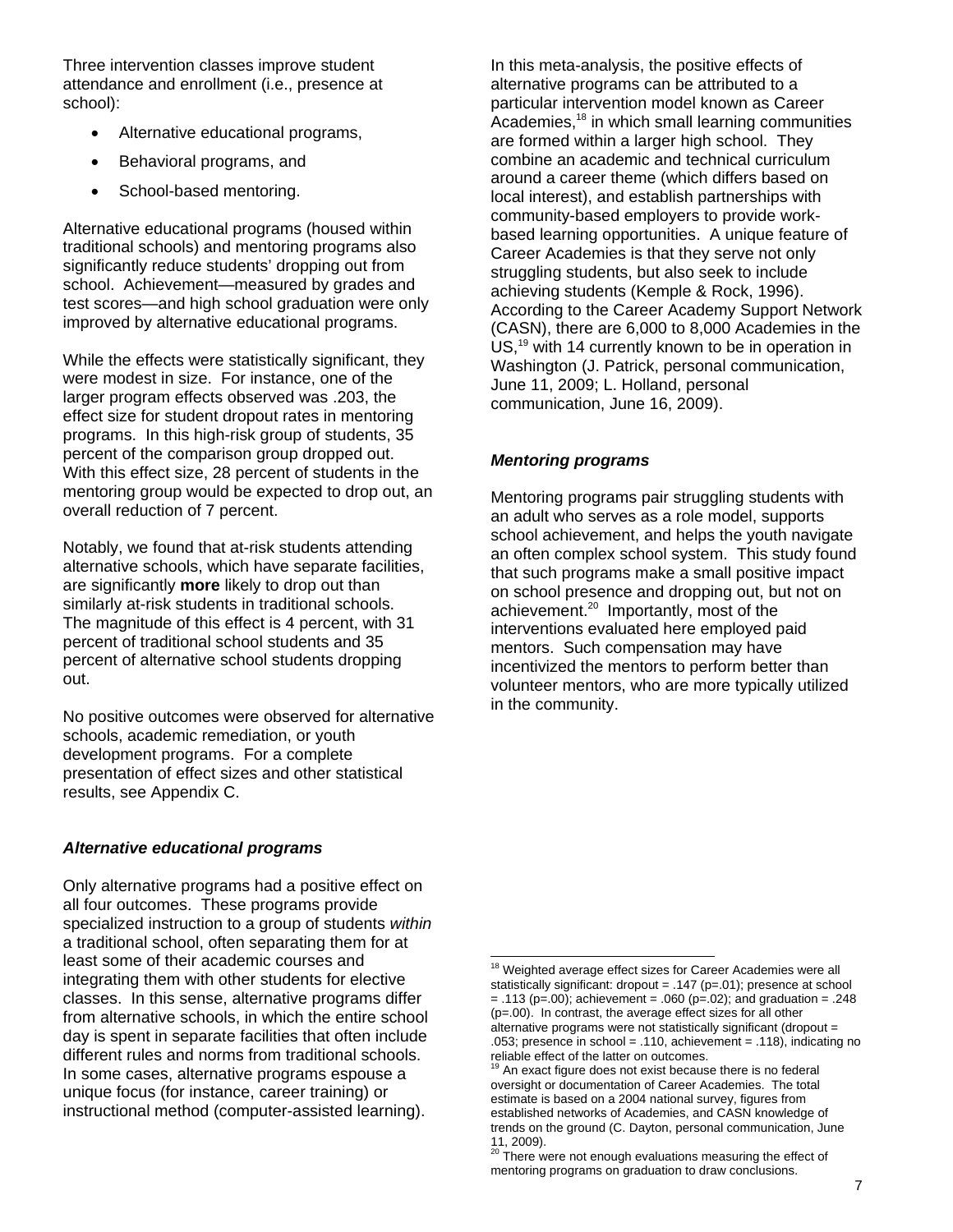#### **The "Check and Connect" Mentoring Program**

This "off-the-shelf" program, developed at the University of Minnesota, is well-known and serves as the basis for intervention by two Building Bridges grantees in Washington. Check and Connect is a program in which mentors seek to engage students in school through attendance monitoring, problem-solving, advocacy, family outreach, and occasionally counseling. It is designed to be implemented for at least two years.<sup>1</sup> We found one rigorous evaluation (Sinclair, Christenson, & Thurlow, 2005) of Check and Connect that could be included in this meta-analysis. There were moderate positive effects of the program on student dropout and presence at school, but no significant impact on attainment of a high school diploma.<sup>3</sup> More studies are needed in order to conclude that Check and Connect is an effective, evidencebased program for dropout prevention.

 $1$  For more details about the Check and Connect program, see http://ici.umn.edu/checkandconnect/

 $3$  Following are the adjusted effect sizes calculated by the Institute based on reported outcomes: rate of dropout =  $.348$  (p= $.02$ ), presence at school = .337 ( $p=01$ ), rate of high school graduation  $= -.053$  (p=.77).

### *Negative findings for alternative schools*

As explained earlier, these specialized schools offer separate facilities intended to serve students whose needs are not met by traditional schools. Although in theory such schools could serve highly gifted youth or children with specialized interests (e.g., art), it has been found that the majority of alternative schools in the United States (Kleiner, Porch, & Farris, 2002), including Washington (Baker, Gratama, & Bachtler, 2007), serve students at risk for school failure. Thus, many offer remedial instruction, mental health services, case management, and specialized on-site services (e.g., childcare for offspring).

Exhibit 2 shows that alternative schools do not have an impact on school presence, achievement, or graduation rates. More importantly, the data reveal that alternative schools have small negative effects on dropping out, that is, slightly more students in alternative schools drop out (35 percent) than do otherwise similar students in other settings (traditional school, alternative programs; 31 percent).

This finding may sound counterintuitive, as alternative schools are designed to address the unique academic and psychosocial needs of students who do not succeed in traditional schools; however, the interventions provided may not be responsible for increased dropout rates. For instance, alternative schools may inadvertently lead to deviant peer influence, whereby—despite adult supervision—youth learn antisocial behavior

from one another in a group setting that isolates them from the influence of prosocial adolescents (Dishion, McCord, & Poulin, 1999; Reinke & Walker, 2006). Another possibility is that alternative schools, especially those accepting students with behavioral problems, are not schools of choice. It has been suggested that when students perceive transfer to an alternative school as punishment, rather than a choice to attend a more appropriate educational environment, their academic motivation may be hurt (Raywid, 1994). Lack of motivation may, in turn, impact the decision to remain in school.<sup>21</sup>

Washington State has a large number of alternative schools relative to other states (National Center for Education Statistics, 2008); thus the finding regarding their effect on dropout rates may be of interest to educators and policymakers. Note, however, that given the small number of studies, we cannot comment on any particular structure, philosophy, or intervention feature of alternative schools. Given the great variability in the ways that alternative schools select students and carry out programs, it is possible that some alternative schools in Washington curb dropout rates while others have little impact or amplify the rates.

l  $21$  Friedrich (1997) found that alternative schools/programs with choice have lower rates of dropout than traditional programs, but schools/programs without choice have higher dropout rates than their traditional counterparts. These results are based on few studies and analyses did not control for methodological factors or school characteristics; therefore, definitive conclusions cannot be drawn at this time.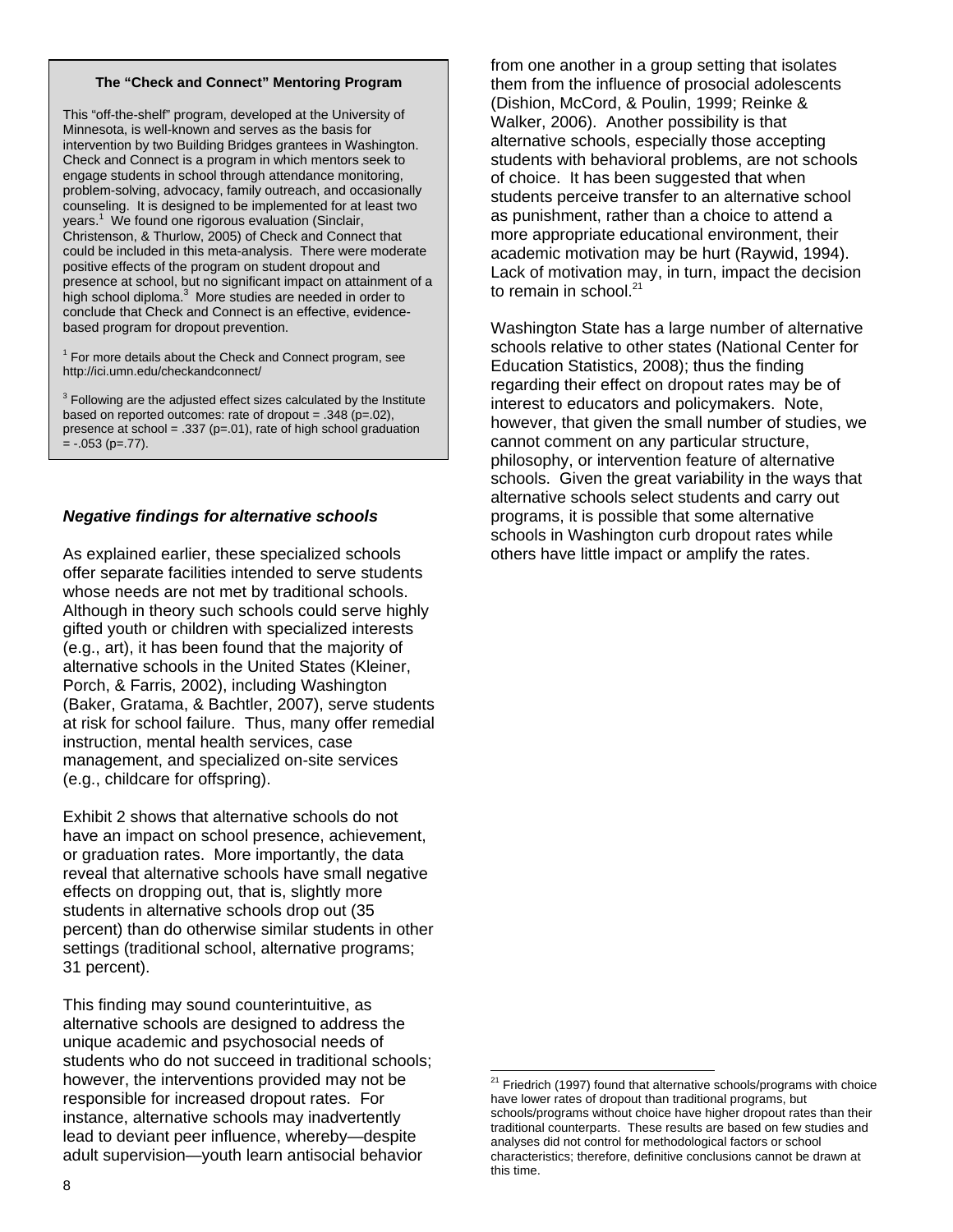# **CONCLUSIONS**

This investigation centered on interventions targeting middle and high school students who are chronically truant or at-risk for dropping out of school. Furthermore, in this study, service providers were limited to systems involved in Washington's truancy laws: schools, courts, and law enforcement. Twenty-two publications representing a wide range of interventions were included.

Importantly, in this literature, it is clear there are very few rigorous studies of interventions to prevent truancy and dropout. Creative interventions have been attempted by talented individuals on the ground; however, without research evaluations, little can be made of their effectiveness. Moreover, many evaluations that have been conducted have employed poor research designs such that one can have little confidence that the intervention caused the measured outcomes.

The studies included in this analysis, judged to be sufficiently rigorous, showed that targeted programs have small positive effects on dropping out, presence at school, and student achievement. Specifically, the evidence points to alternative programs, mentoring approaches, and to a lesser extent, behavioral interventions as those that hold promise for at-risk populations.

It is informative that alternative programs, housed within traditional schools, were effective, but alternative schools, in separate facilities, did not improve student outcomes. This finding may reflect a need to maintain some level of integration among at-risk and high-achieving students.

Although we found that Career Academies constituted an effective model for alternative programs, in other areas, we were unable to identify brand-name programs or intervention features that were especially successful. Further research on specific programs is necessary because the interventions contained within each program class are diverse, and it is possible that some programs are more effective than others. Additional research could reveal, for instance, which mentoring programs are most effective in reengaging students, improving their grades, and ensuring their graduation from high school.

Additional research could also shed light on the finding that alternative schools lead to slightly higher rates of dropping out. By highlighting different school philosophies—program implementation, student selection, etc.—such evaluations would reveal which features are responsible for the negative effect. (At the same time, this research might isolate features that lead to greater student success in alternative schools.)

Finally, research is lacking on court-based interventions. In this review of the literature, we identified only one court program that was rigorously evaluated. Because Washington's laws clearly imbue the juvenile courts with a role in reducing truancy, additional evidence on the effectiveness of court policies and practices is important.

To this end, the Institute will be conducting an evaluation of the truancy petition process statewide. We will examine the academic and criminal outcomes of students who undergo this process in comparison to students with similar attendance records who do not have a court petition. A report with the findings will be published in July 2009.

It is important to stress that while this metaanalysis was comprehensive in locating published and unpublished studies of targeted interventions for truant and at-risk youth in older age groups, its scope was limited. Programs not examined in this analysis due to a different focus, setting, or age group may also be effective in reducing truancy and dropping out (e.g., delinquency interventions, community-based approaches, early childhood education). The legislature may wish to further investigate these possibilities as it seeks to improve the outcomes of Washington's youngest residents.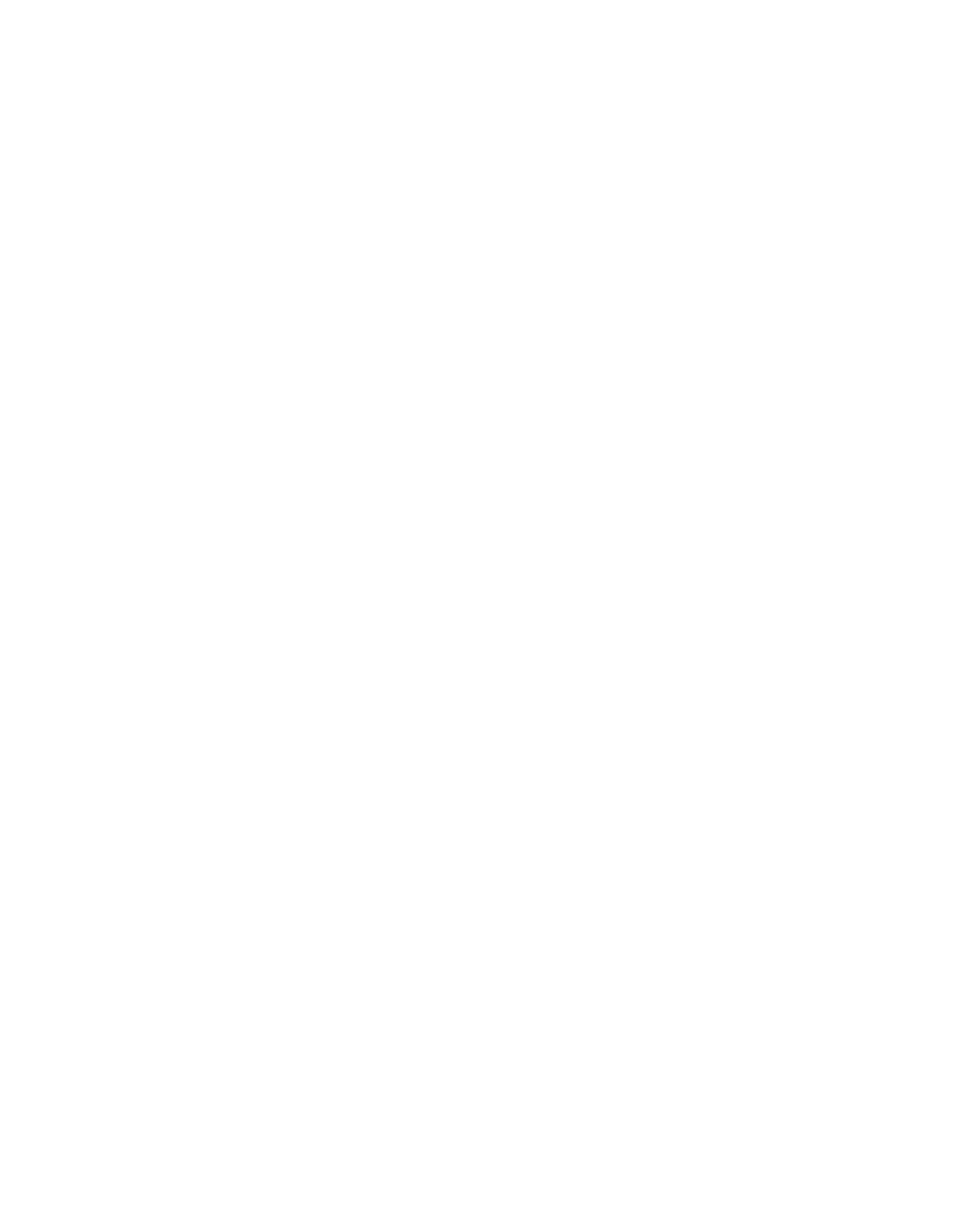### **Appendix A Meta-Analytic Procedures**

To identify evidence-based programs (EBP) in reducing truancy and preventing dropout, we conducted reviews of the relevant research literature. In recent years, researchers have developed a set of statistical tools to facilitate systematic reviews of evaluation evidence. The set of procedures is called "meta-analysis"; we employ this methodology in our study.<sup>22</sup> In Appendix A, we describe these general procedures, as well as the unique coding for research rigor carried out in order to determine whether further analyses (e.g., multiple regressions) were appropriate.

#### **A1. Study Selection and Coding Criteria**

A meta-analysis is only as good as the selection and coding criteria used to conduct the study.<sup>23</sup> Following are the key choices we made and implemented.

**Study Selection.** We searched for all truancy reduction and dropout prevention program evaluation studies conducted since 1970. The studies had to be written in English. We used three primary means to identify and locate these studies: (a) we consulted the programs and corresponding evaluations listed by centers or organizations that have an expertise in truancy and/or dropout, for example, the National Dropout Prevention Center/Network (NDPC/N), National Center for School Engagement (NCSE), American Youth Policy Forum (AYPF), and the What Works Clearinghouse of the U.S. Department of Education Institute of Education Sciences (IES); (b) we read systematic and narrative reviews of the truancy, dropout, and related research literatures (such as school refusal due to anxiety disorders); (c) we examined the citations in the individual studies; and (d) we conducted independent literature searches of research databases using search engines such as PsycInfo, ERIC, and Google. As we describe, the most important inclusion criteria in our study was that an evaluation have a control or comparison group. Therefore, after first identifying all possible studies using these search methods, we attempted to determine whether the study was an outcome evaluation that had a comparison group. If a study met these criteria, we then secured a paper or electronic copy of the study for our review.

**Peer-Reviewed and Other Studies.** We examined all program evaluation studies we could locate with these search procedures. Some of these studies were published in peer-reviewed academic journals, while many others were found in reports obtained from government, private, or nonprofit agencies. It is important to include non-peer reviewed studies, because it has been suggested that peerreviewed publications may be biased to show positive program effects. Therefore, our meta-analysis includes all available studies we could locate regardless of published source.

**Control and Comparison Group Studies.** Our analysis only includes studies that had a control or comparison group. That is, we did not include studies with a single-group, prepost research design. This choice was made because it is only through rigorous comparison group studies that average

l

treatment effects can be reliably estimated. We do include quasi-experimental observational studies that are of sufficient statistical rigor.

**Random Assignment and Quasi-Experiments.** Random assignment studies were preferred for inclusion in our review, but we also included non-randomly assigned control groups. We only included quasi-experimental studies if sufficient information was provided to demonstrate comparability between the treatment and comparison groups on important pre-existing conditions such as school attendance, achievement, and grade retention (essentially, indicators of participants' school engagement and performance).

#### **Enough Information to Calculate an Effect Size.**

Following the statistical procedures in Lipsey and Wilson (2001), a study had to provide the necessary information to calculate an effect size. If the necessary information was not provided, the study was not included in our review.

**Mean-Difference Effect Sizes.** For this study, we coded mean-difference effect sizes following the procedures in Lipsey and Wilson (2001). For dichotomous measures, we used the D-cox transformation to approximate the mean difference effect size, as described in Sánchez-Meca, Marín-Martínez, and Chacón-Moscoso (2003). We chose to use the mean-difference effect size rather than the odds ratio effect size because we frequently coded both dichotomous and continuous outcomes (odds ratio effect sizes could also have been used with appropriate transformations).

**Unit of Analysis.** Our unit of analysis for this study was an independent test of a treatment for a particular sample. Some studies reported results for multiple samples, which were often located at different sites. We included each sample as an independent observation if a unique and independent comparison group was used for each.

**Multivariate Results Preferred.** Some studies presented two types of analyses: raw outcomes that were not adjusted for covariates such as age, gender, or other pre-intervention characteristics, and those that had been adjusted with multivariate statistical methods. In these situations, we coded the multivariate outcomes.

**Outcomes of Interest.** Because this is a study of truancy reduction and dropout prevention programs, evaluations could only be included if they contained at least one of these two outcomes (i.e., attendance or dropping out/graduation rates). In addition, enrollment status and measures of achievement, such as test scores and grades, were included in the analysis in order to better understand how programs impact several educational outcomes. Ultimately, based on associations among outcomes and numbers of studies included per outcome, two sets of outcomes were combined: attendance and enrollment became "presence at school," and "test scores and grades" became "achievement."

**Averaging Effect Sizes.** When a study reported multiple test scores, attendance measures, or subject grades, we calculated the effect size for each measure and then computed a weighted average effect size (e.g., the effect on average test scores). In combining outcomes into broader categories (i.e., presence at school and achievement), if a

 $22$  We follow the meta-analytic methods described in Lipsey and  $\frac{1}{2}$  we follow the Wilson (2001).

All studies used in the meta-analysis are identified in the references in Appendix B of this report. Many other studies were reviewed but did not meet the standards set for this analysis.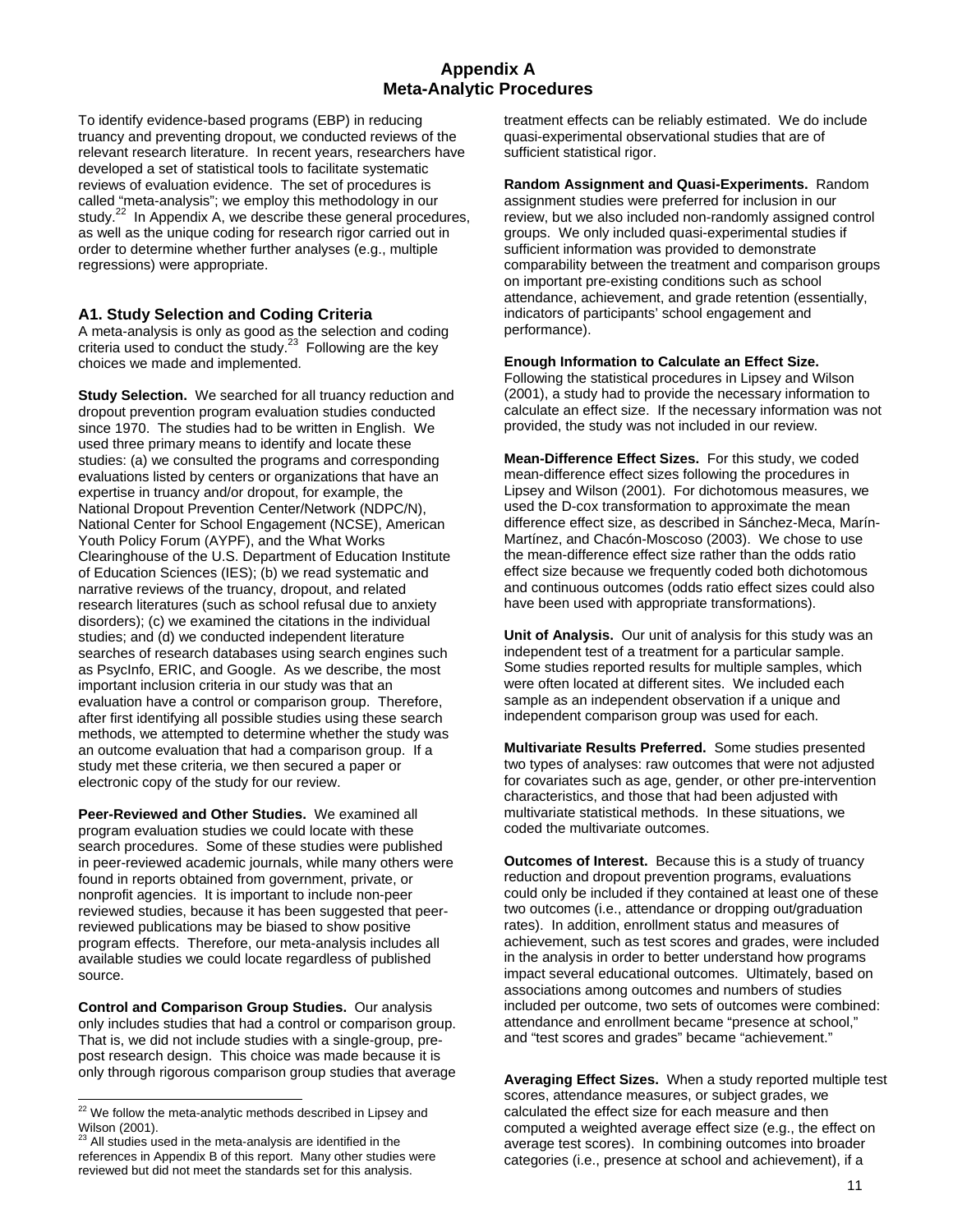study reported both of the component outcomes (e.g., both test scores and grades), we used the weighted average of the two effect sizes. In studies that reported only one of the component outcomes, it became the final outcome (e.g., test scores became achievement).

**Longest Follow-Up Periods.** When a study presented outcomes with varying follow-up periods, we generally coded the effect size for the longest follow-up period. This allows us to gain the most insight into the long-run impact of various treatments. Occasionally, we did not use the longest follow-up period if it was clear that outcomes for the longer reported follow-up period were unreliable, for instance, because a dramatically increased attrition rate adversely affected the treatment and comparison group samples.

**Special Coding Rule for Effect Sizes: Declaration of Significance by Category.** Most studies in our review had sufficient information to code exact mean-difference effect sizes. Some studies, however, reported some, but not all the information required. We followed the following rule for these situations: Some studies reported results of statistical significance tests in terms of categories of p-values. Examples include:  $p \le 0.01$ ,  $p \le 0.05$ , or non-significant at the p=.05 level. We calculated effect sizes for these categories by using the most conservative p-value in the category. Thus, if a study reported significance at  $p \le 0.05$ , we calculated the effect size at p=.05. This is the most conservative strategy. If the study simply stated a result was non-significant, we computed the effect size assuming a p-value of .50.

#### **A2. Procedures for Calculating Effect Sizes**

Effect sizes measure the degree to which a program has been shown to change an outcome for program participants relative to a comparison group. There are several methods used by meta-analysts to calculate effect sizes, as described in Lipsey and Wilson (2001). In this analysis, we used statistical procedures to calculate the *mean difference effect sizes* of programs. We use the standardized mean difference effect size for continuous measures and the D-cox transformation as described in Sánchez-Meca et al. (2003, equation 18) to approximate the mean difference effect size for dichotomous outcome variables.

A(1): 
$$
d_{Cox} = \ln\left(\frac{p_e (1 - p_c)}{p_c (1 - p_e)}\right) / 1.65
$$

In equation (A1),  $d_{\text{cox}}$  is the estimated effect size, which is derived by dividing the log odds ratio by the constant 1.65. *Pe*, represents the percentage outcome for the experimental or treatment group and, *Pc*, is the percentage outcome for the control group.

For continuous outcome measures, we use the standardized mean difference effect size statistic (Lipsey & Wilson, table B.10, equation 1).

A(2): 
$$
ES_m = \frac{M_e - M_c}{\sqrt{\frac{SD_e^2 + SD_c^2}{2}}}
$$

In this formula, *ESm* is the estimated effect size for the difference between means from the research information; *Me* is the mean number of an outcome for the experimental group; *Mc* is the mean number of an outcome for the control group; *SDe* is the standard deviation of the mean number for the experimental group; and *SDc* is the standard deviation of the mean number for the control group.

Often, research studies report the mean values needed to compute  $ES_m$  in (A2), but they fail to report the standard deviations. Sometimes, however, the research will report information about statistical tests or confidence intervals that can then allow the pooled standard deviation to be estimated. These procedures are also described in Lipsey and Wilson.

#### **Adjusting Effect Sizes for Small Sample Sizes.**

Since some studies have very small sample sizes, we follow the recommendation of many analysts and adjust for this. Small sample sizes have been shown to upwardly bias effect sizes, especially when samples are less than 20. Following Hedges (1981), Lipsey and Wilson (2001, equation 3.22) report the "Hedges correction factor," which we use to adjust all mean difference effect sizes (*N* is the total sample size of the combined treatment and comparison groups):

A(3): 
$$
ES'_m = \left[1 - \frac{3}{4N - 9}\right] \times \left[ES_m, or, ES_{m(p)}\right]
$$

**Computing Weighted Average Effect Sizes, Confidence Intervals, and Homogeneity Tests.** Once effect sizes are calculated for each program effect, the individual measures are summed to produce a weighted average effect size for a program area. We calculate the inverse variance weight for each program effect and these weights are used to compute the average. These calculations involve three steps. First, the standard error,  $SE_m$  of each mean effect size is computed with (Lipsey & Wilson, 2001, equation 3.23):

A(4): 
$$
SE_m = \sqrt{\frac{n_e + n_c}{n_e n_c} + \frac{(ES'_m)^2}{2(n_e + n_c)}}
$$

In equation (A4),  $n_e$  and  $n_c$  are the number of participants in the experimental and control groups and  $ES'_m$  is from equation (A3).

For dichotomous outcomes, the standard error, *SEdcox*, is computed with (Sánchez-Meca et al., 2003, Equation 19):

A(5): 
$$
SE_{d_{\text{cav}}} = \sqrt{0.367 \left[ \frac{1}{O_{\text{LE}}} + \frac{1}{O_{\text{2E}}} + \frac{1}{O_{\text{1C}}} + \frac{1}{O_{\text{2C}}} \right]}
$$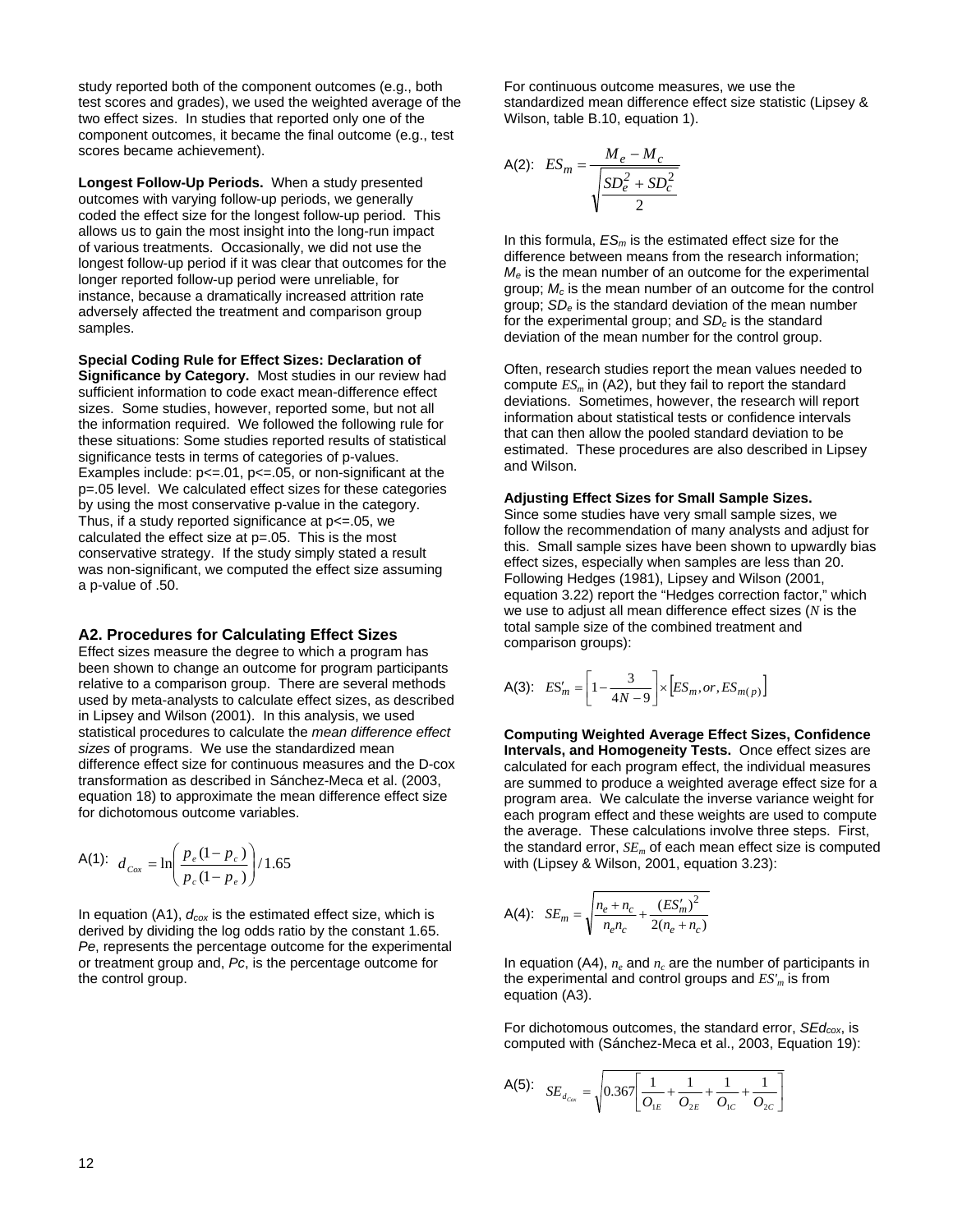In equation (A5),  $O_{1E}$  and  $O_{1C}$ , represent the success frequencies of the experimental and control groups.  $O_{2E}$ and *O2C,* represent the failure frequencies of the experimental and control groups.

Next, the inverse variance weight  $w_m$  is computed for each mean effect size with (Lipsey & Wilson, equation 3.24):

$$
A(5): w_m = \frac{1}{SE_m^2}
$$

The weighted mean effect size for a group of studies in program area *i* is then computed with (Lipsey & Wilson, p. 114):

A(6): 
$$
\overline{ES} = \frac{\sum (w_{m_i}ES'_{m_i})}{\sum w_{m_i}}
$$

Confidence intervals around this mean are then computed by first calculating the standard error of the mean with (Lipsey & Wilson):

$$
A(7): SE_{\overline{ES}} = \sqrt{\frac{1}{\sum w_{m_i}}}
$$

Next, the lower,  $ES<sub>L</sub>$ , and upper limits,  $ES<sub>U</sub>$ , of the confidence interval are computed with (Lipsey & Wilson):

$$
A(8): \overline{ES_L} = \overline{ES} - z_{(1-\alpha)}(SE_{\overline{ES}})
$$

$$
A(9): \overline{ES_U} = \overline{ES} + z_{(1-\alpha)}(SE_{\overline{ES}})
$$

In equations (A8) and (A9),  $z_{(1-\alpha)}$  is the critical value for the *z*-distribution (1.96 for  $\alpha$  = .05).

The test for homogeneity, which provides a measure of the dispersion of the effect sizes around their mean, is given by (Lipsey & Wilson, p. 116):

A(10): 
$$
Q_i = (\sum w_i ES_i^2) - \frac{(\sum w_i ES_i)^2}{\sum w_i}
$$

The Q-test is distributed as a chi-square with *k*-1 degrees of freedom (where *k* is the number of effect sizes).

#### **Computing Random Effects Weighted Average Effect**

**Sizes and Confidence Intervals.** When the p-value on the Q-test indicates significance at values of p less than or equal to .05, a random effects model is performed to calculate the weighted average effect size. This is accomplished by first calculating the random effects variance component, *v* (Lipsey & Wilson, 2001, p. 134).

A(11): 
$$
v = \frac{Q_i - (k-1)}{\sum w_i - (\sum wsq_i/\sum w_i)}
$$

This random variance factor is then added to the variance of each effect size and finally all inverse variance weights are recomputed, as are the other meta-analytic test statistics.

#### **A3. Institute Adjustments to Effect Sizes for Methodological Quality, Outcome Assessment Period, and Researcher Involvement**

In Appendix C, we show the results of the meta-analysis, calculated with the standard meta-analytic formulas described in Appendix A2. In the last column, we list the "Adjusted Effect Size." These adjusted effect sizes, which are derived from the unadjusted results, are always smaller than or equal to the unadjusted effect sizes we report in the same exhibit.

In Appendix A3, we describe our rationale for making these downward adjustments. In particular, we make three types of adjustments that are necessary to better estimate the results that we are more likely to achieve in real-world settings. We make adjustments for: (a) the methodological quality of each study; (b) the assessment period of the outcomes; and (c) the degree to which the researcher(s) who conducted each study were invested in the program's design.

**Research Design Quality.** Not all research is of equal quality, and this greatly influences the confidence that can be placed in the results of a study. Some studies are well designed and implemented, and the results can be viewed as accurate representations of whether the program itself worked. Other studies are not designed as well, and less confidence can be placed in any reported differences. In particular, studies of inferior research design cannot completely control for sample selection bias or other unobserved threats to the validity of reported research results. This does not mean that results from these studies are of no value, but it does mean that less confidence can be placed in any cause-and-effect conclusions drawn from the results.

To account for the differences in the quality of research designs, we use a 5-point scale as a way to adjust the reported results. The scale is based closely on the 5-point scale developed by researchers at the University of Maryland (Sherman, Gottfredson, MacKenzie, Eck, Reuter, & Bushway, 1998, chap. 2). On this 5-point scale, a rating of "5" reflects an evaluation in which the most confidence can be placed. As the evaluation ranking gets lower, less confidence can be placed in any reported differences (or lack of differences) between the program and comparison or control groups.

On the 5-point scale as interpreted by the Institute, each study is rated with the following numerical ratings:

- A **"5"** is assigned to an evaluation with wellimplemented random assignment of subjects to a treatment group and a control group that does not receive the treatment/program. A good random assignment study should also indicate how well the random assignment actually occurred by reporting values for pre-existing characteristics for the treatment and control groups.
- A **"4"** is assigned to a study that employs a rigorous quasi-experimental research design with a program and matched comparison group, controlling with statistical methods for self-selection bias that might otherwise influence outcomes. These quasiexperimental methods may include estimates made with a convincing instrumental-variables modeling approach, or a Heckman approach to modeling selfselection (Rhodes, Pelissier, Gaes, Saylor, Camp, & Wallace, 2001). A level 4 study may also be used to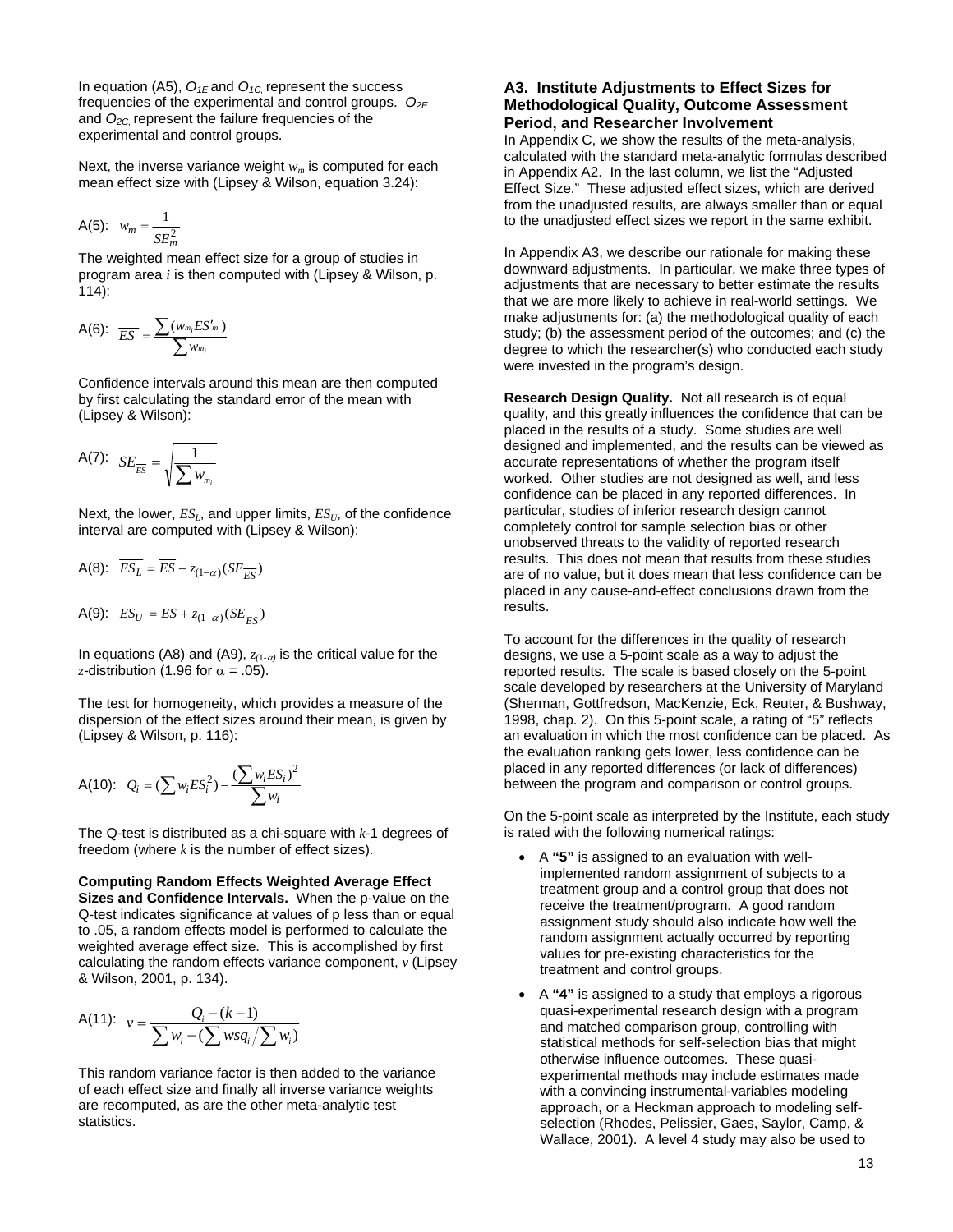"downgrade" an experimental random assignment design that had problems in implementation, perhaps with significant attrition rates.

- A **"3"** indicates a non-experimental evaluation where the program and comparison groups were reasonably well matched on pre-existing differences in key variables. There must be evidence presented in the evaluation that indicates few, if any, significant differences were observed in these salient pre-existing variables. Alternatively, if an evaluation employs sound multivariate statistical techniques (e.g., logistic regression) to control for pre-existing differences, and if the analysis is successfully completed, then a study with some differences in pre-existing variables can qualify as a level 3.
- A **"2"** involves a study with a program and matched comparison group where the two groups lack comparability on pre-existing variables and no attempt was made to control for these differences in the study.
- A **"1"** involves a study where no comparison group is utilized. Instead, the relationship between a program and an outcome, i.e., drug use, is analyzed before and after the program.

We do not use the results from program evaluations rated as a "1" on this scale, because they do not include a comparison group and, thus, no context to judge program effectiveness. We also regard evaluations with a rating of "2" as highly problematic and, as a result, do not consider their findings in the calculations of effect. In this study, we only considered evaluations that rated at least a 3 on this 5 point scale.

An explicit adjustment factor is assigned to the results of individual effect sizes based on the Institute's judgment concerning research design quality. This adjustment is critical and the only practical way to combine the results of a high-quality study (a level 5) with those of lesser design quality (level 4 and level 3 studies). The specific adjustments made for these studies are based on our knowledge of research in education and other topic areas that show that random assignment studies (i.e., level 5 studies) have, on average, smaller absolute effect sizes than weaker-designed studies (Lipsey, 2003; Cox, Davidson, & Bynum, 1995). Thus, we use the following "default" adjustments to account for studies of different research design quality:

- A level 5 study carries a factor of 1.0 (that is, there is no discounting of the study's evaluation outcomes).
- A level 4 study carries a factor of .75 (effect sizes discounted by 25 percent).
- A level 3 study carries a factor of .50 (effect sizes discounted by 50 percent).
- We do not include level 2 and level 1 studies in our analyses.

These factors are subjective to a degree; they are based on the Institute's general impressions of the confidence that can be placed in the predictive power of evaluations of different quality.

The effect of the adjustment is to multiply the effect size for any study, *ES'm*, in equation (A3) by the appropriate research design factor. For example, if a study has an effect size of -.20, and it is deemed a level 4 study, then the -.20 effect size would be multiplied by .75 to produce a -.15 adjusted effect size.

**Adjusting Effect Sizes of Studies With Short-Term** 

**Follow-Up Periods.** Short-term outcomes are potentially problematic because they may not reflect the full effect of the program. For example, dropout outcomes, measured immediately following a program ending in  $9<sup>th</sup>$  grade, may not capture whether the student ultimately withdrew from high school. To reflect the lower level of confidence we can ascribe to measures of dropout in the earlier grades, a discount factor of .75 was applied (i.e., the effect size was reduced by 25 percent). On the other hand, dropout outcomes measured during 11<sup>th</sup> or 12<sup>th</sup> grade were presumed to have assessed the majority of research participants in the intervention and comparison group who experienced these outcomes (i.e., those who will have dropped out).

Presence at school and achievement outcomes were not discounted because, unlike dropping out, it was less clear that there was an endpoint at which assessment was optimal (such as  $12<sup>th</sup>$  grade).

For the fourth outcome, high school graduation, we did not include studies that measured graduation if all of the sample could not have been reasonably expected to graduate. For example if graduation was measured for a group of students in 10<sup>th</sup>,  $11^{th}$  and 12<sup>th</sup> grade, we would not expect those in 10<sup>th</sup> and 11<sup>th</sup> grade to have yet graduated.

**Generalizability: Researcher Involvement in Program Design and Implementation.** The purpose of the Institute's work is to identify and evaluate programs that can make beneficial improvements to Washington's actual service delivery system. There is some evidence that programs closely controlled by researchers or program developers have better results than those that operate in "real world" administrative structures.<sup>24</sup> This difference may be due to the evaluator/developer's inordinate investment in the program or personal characteristics that are not easily replicated (e.g., charisma).

Based on this evidence, we distinguish between evaluations in which the roles of researcher and developer or implementer overlap (and therefore there is concern regarding generalizability) and those in which different individuals are clearly responsible for these roles. As a parameter for all studies deemed not to be "real world" trials, the Institute discounts *ES'm* by .5, although this can be modified on a study-by-study basis.

l  $24$  Lipsey (2003) found that, for juvenile delinquency evaluations, programs in routine practice (i.e., "real world" programs) produced effect sizes only 61 percent as large as research/demonstration projects. For inability to replicate positive results of a highly controlled efficacy study of a school-based substance abuse program in "real world" settings, see Hallfors, Cho, and Sanchez (2006). In child/adolescent mental health, see Weisz, Huey, and Weersing (1998).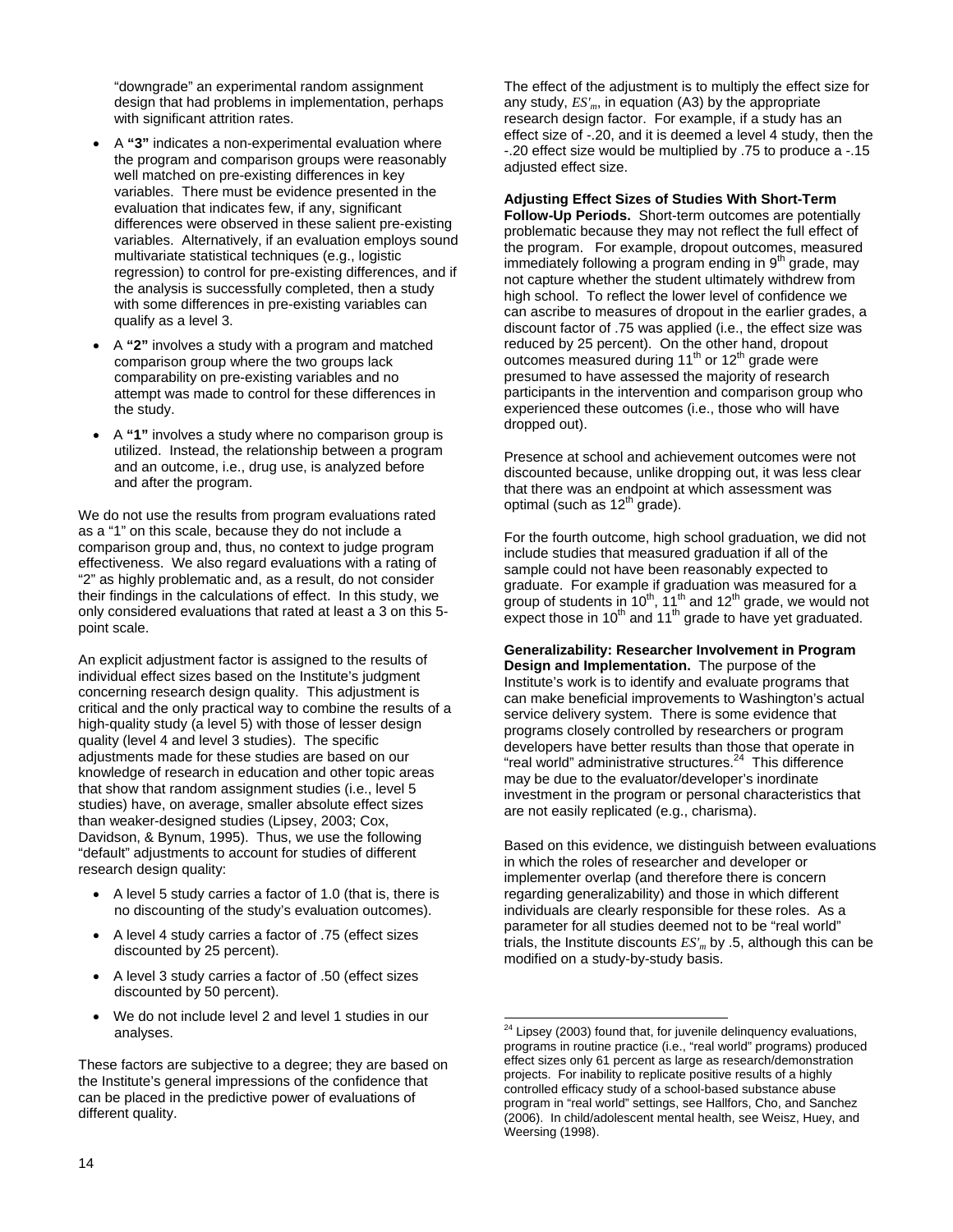#### **Appendix B Citations of Studies Used in the Meta-Analysis of Truancy and Dropout Programs**

Brooks, B. D. (1975). Contingency management as a means of reducing school truancy. *Education, 9*, 206-211.

Bry, B. H. & George, F. E. (1979). Evaluating and improving prevention programs: A strategy from drug abuse. *Evaluation and Program Planning, 2*, 127-136.

Bry, B. H. & George, F. E. (1980). The preventive effects of early intervention on the attendance and grades of urban adolescents. *Professional Psychology, 11*(2), 252-260.

- Cox, S. M. (1999). An assessment of an alternative education program for at-risk delinquent youth. *Journal of Research in Crime and Delinquency, 36*(3), 300-322.
- DeSocio, J., VanCura, M., Nelson, L. A., Hewitt, G., Kitzman, H., & Cole, R. (2007). Engaging truant adolescents: Results from a multifaceted intervention pilot. *Preventing School Failure, 51*(3), 3-9.
- \*Dynarski, M. & Wood, R. (1997). *Helping high-risk youth: Results from the Alternative Schools Demonstration Program*. Princeton, NJ: Mathematica Policy Research.
- \*Dynarski, M., Gleason, P., Rangarajan, A., & Wood, R. (1998). *Impacts of dropout prevention programs*. Princeton, NJ: Mathematica Policy Research.
- Elliott, M. N., Hanser, L. M., & Gilroy, C. L. (2002). Career Academies: Additional evidence of positive student outcomes. *Journal of Education for Students Placed at Risk, 7*(1), 71-90.
- Fantuzzo, J., Grim, S., & Hazan, H. (2005). Project START: An evaluation of a community-wide school-based intervention to reduce truancy. *Psychology in the Schools, 42*, 657-667.
- Grossman, J. B. & Sipe, C. L. (1992). *Summer Training and Education Program (STEP): Report on long-term impacts.* Philadelphia: Public/Private Ventures.
- \*Hayward, B. & Tallmadge, G. (1995). *Strategies for keeping kids in school: Evaluation of dropout prevention and reentry projects in vocational education, final report*. Raleigh, NC: Research Triangle Institute.
- \*Kemple, J. J. & Snipes, J. C. (2000). *Career Academies: Impacts on students' engagement and performance in high school*. New York: Manpower Demonstration Research Corporation.
- Langley, K. K. (1993). A program evaluation of Project GRADS: A dropout prevention program. *Dissertation Abstracts International, 54*(05), 1680A. (UMI No. 747490321)
- \*Larson, K. A. & Rumberger, R. W. (1995). ALAS: Achievement for Latinos through academic success: Project evaluation 1990- 1995. In H. Thorton (Ed.), *Staying in school: A technical report of three dropout prevention projects for middle school students with learning and emotional disabilities* (pp. A-1 - A-71). Minneapolis: University of Minnesota, Institute on Community Integration.

\*McPartland, J. M. & Nettles, S. M. (1991). Using community adults as advocates or mentors for at-risk middle school students: A two-year evaluation of Project RAISE. *American Journal of Education, 99*(4), 568-586.

- Miller, D. (1986). Effect of a program of therapeutic discipline on the attitude, attendance, and insight of truant adolescents. *Journal of Experimental Education, 55*(1), 49-53.
- Rhodes, H. J. (2007). *Confronting the challenges of student engagement: A case study of a school-based intervention*. Santa Monica, CA: RAND.
- \*Rossi, R. J., DuBois, P. A., McLaughlin, D. H., de Mello, V. B., Goya, K. A., Tallmadge, G. K., et al. (1995). *Evaluation of projects funded by the School Dropout Demonstration Assistance Program: Final evaluation report*. Palo Alto, CA: American Institutes for Research.

Sinclair, M. F., Christenson, S. L., & Thurlow, M. L. (2005). Promoting school completion of urban secondary youth with emotional or behavioral disabilities. *Exceptional Children, 71*(4), 465-482.

- Slicker, E. K. & Palmer, D. J. (1993). Mentoring at-risk high school students: Evaluation of a school-based program. *The School Counselor, 40*, 327-334.
- Sullivan, P. D. (1982). A comparison of students in an urban mini-school program, designed to retain and improve the reading, English, and mathematics achievement of potential dropouts, with students in a traditional high school program. *Dissertation Abstracts International, 42(*7), 2962A. (UMI No. 748405771)
- Webb, C. G. (1973). An evaluation of the Early Evening Vocational-Technical Training Program utilized as an approach to reach the potential dropout. *Dissertation Abstracts International, 34*(06), 3163A. (UMI No. 761279111)

\*Based on the three criteria for inclusion (i.e., program focus and setting, evaluation design and methodology, outcomes), not all sites or samples reported in this publication were included in the meta-analysis.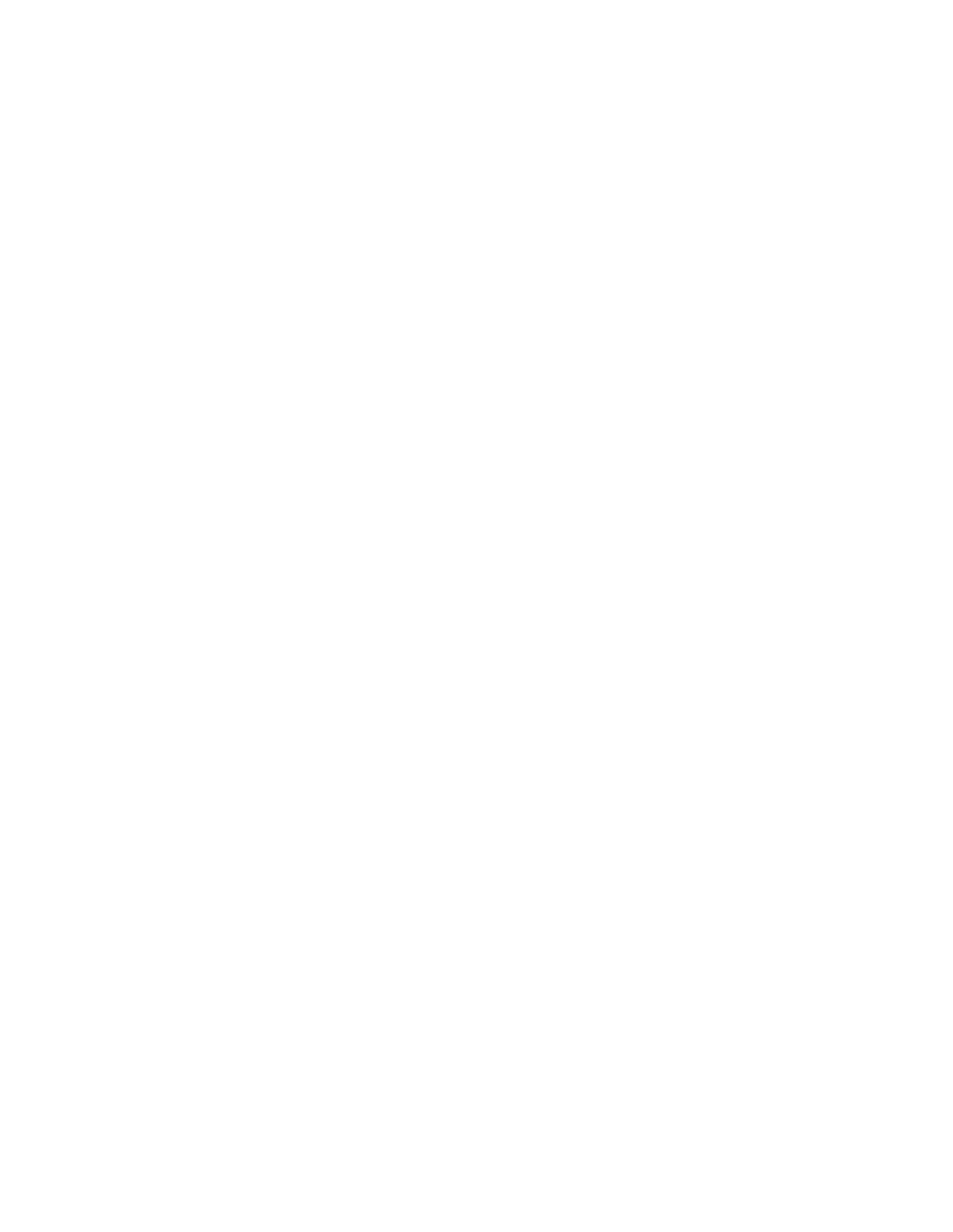# **Appendix C Meta-Analytic Estimates of Standardized Mean Difference Effect Sizes: Truancy and Dropout Programs for Middle and High School Students**

|                                                               | Number of<br>Effect                                                            | Meta-Analytic Results Before Applying Institute<br>Adjustments |         |                            |                                            |         | <b>Adjusted Effect Size</b>                                                                                         |                    |  |  |  |
|---------------------------------------------------------------|--------------------------------------------------------------------------------|----------------------------------------------------------------|---------|----------------------------|--------------------------------------------|---------|---------------------------------------------------------------------------------------------------------------------|--------------------|--|--|--|
| <b>Type of Intervention Program</b>                           | <b>Sizes</b><br>Included in<br>Analysis<br>(Number of<br>cases in<br>treatment | <b>Fixed Effects</b><br>Model                                  |         |                            | <b>Random Effects</b><br>Model             |         | Used in the Meta-<br><b>Analysis</b><br>(estimated effect after                                                     |                    |  |  |  |
| (and its effect on outcomes included in the<br>meta-analysis) |                                                                                | <b>Weighted Mean</b><br><b>Effect Size</b>                     |         | Homogeneity<br><b>Test</b> | <b>Weighted Mean</b><br><b>Effect Size</b> |         | adjustments for the<br>methodological quality of the<br>evidence, assessment period,<br>and researcher involvement) | <b>Notes</b><br>to |  |  |  |
|                                                               | groups)                                                                        | ES                                                             | p-value | p-value                    | ES                                         | p-value | ES                                                                                                                  | Table              |  |  |  |
| EFFECTS OF ALL PROGRAMS IN THE ANALYSIS:<br>(1)               |                                                                                |                                                                |         |                            |                                            |         |                                                                                                                     |                    |  |  |  |
| School Dropout                                                | 30 (4014)                                                                      | 0.055                                                          | 0.108   | 0.001                      | 0.096                                      | 0.071   | 0.054                                                                                                               |                    |  |  |  |
| Presence at School (Attendance & Enrollment)                  | 35 (3745)                                                                      | 0.153                                                          | 0.000   | 0.000                      | 0.191                                      | 0.000   | 0.098                                                                                                               |                    |  |  |  |
| Achievement (Test Scores & Grades)                            | 29 (2712)                                                                      | 0.079                                                          | 0.006   | 0.077                      | 0.087                                      | 0.015   | 0.048                                                                                                               |                    |  |  |  |
| <b>High School Graduation</b>                                 | 6(635)                                                                         | 0.260                                                          | 0.002   | 0.244                      | 0.258                                      | 0.009   | 0.158                                                                                                               |                    |  |  |  |
| <b>EFFECTS BY PROGRAM CLASS:</b><br>(2)                       |                                                                                |                                                                |         |                            |                                            |         |                                                                                                                     |                    |  |  |  |
| <b>Academic remediation programs:</b>                         |                                                                                |                                                                |         |                            |                                            |         |                                                                                                                     |                    |  |  |  |
| School Dropout                                                | 5 (1365)                                                                       | 0.050                                                          | 0.418   | 0.005                      | 0.267                                      | 0.139   | 0.000                                                                                                               |                    |  |  |  |
| Presence at School (Attendance & Enrollment)                  | 3(535)                                                                         | $-0.020$                                                       | 0.781   | 0.574                      | na                                         | na      | 0.000                                                                                                               |                    |  |  |  |
| Achievement (Test Scores & Grades)                            | 4 (532)                                                                        | 0.086                                                          | 0.227   | 0.987                      | na                                         | na      | 0.000                                                                                                               |                    |  |  |  |
| Alternative educational programs:                             |                                                                                |                                                                |         |                            |                                            |         |                                                                                                                     |                    |  |  |  |
| School Dropout                                                | 12 (1120)                                                                      | 0.153                                                          | 0.008   | 0.341                      | na                                         | na      | 0.093                                                                                                               |                    |  |  |  |
| Presence at School (Attendance & Enrollment)                  | 12 (1435)                                                                      | 0.174                                                          | 0.000   | 0.000                      | 0.209                                      | 0.007   | 0.101                                                                                                               |                    |  |  |  |
| Achievement (Test Scores & Grades)                            | 12 (1297)                                                                      | 0.105                                                          | 0.009   | 0.102                      | na                                         | na      | 0.050                                                                                                               |                    |  |  |  |
| <b>High School Graduation</b>                                 | 2(124)                                                                         | 0.496                                                          | 0.000   | 0.356                      | na                                         | na      | 0.248                                                                                                               |                    |  |  |  |
| Alternative schools:                                          |                                                                                |                                                                |         |                            |                                            |         |                                                                                                                     |                    |  |  |  |
| School Dropout                                                | 7 (883)                                                                        | $-0.118$                                                       | 0.098   | 0.158                      | na                                         | na      | $-0.104$                                                                                                            |                    |  |  |  |
| Presence at School (Attendance & Enrollment)                  | 5(704)                                                                         | 0.101                                                          | 0.151   | 0.470                      | na                                         | na      | 0.000                                                                                                               |                    |  |  |  |
| Achievement (Test Scores & Grades)                            | 3(205)                                                                         | 0.003                                                          | 0.977   | 0.638                      | na                                         | na      | 0.000                                                                                                               |                    |  |  |  |
| <b>High School Graduation</b>                                 | 3(440)                                                                         | 0.161                                                          | 0.167   | 0.867                      | na                                         | na      | 0.000                                                                                                               |                    |  |  |  |
| <b>Behavioral programs:</b>                                   |                                                                                |                                                                |         |                            |                                            |         |                                                                                                                     |                    |  |  |  |
| School Dropout                                                | 1(246)                                                                         | 0.087                                                          | 0.682   | na                         | na                                         | na      | 0.000                                                                                                               | (3)                |  |  |  |
| Presence at School (Attendance & Enrollment)                  | 6 (375)                                                                        | 0.191                                                          | 0.011   | 0.000                      | 0.512                                      | 0.020   | 0.223                                                                                                               |                    |  |  |  |
| Achievement (Test Scores & Grades)                            | 4 (277)                                                                        | 0.048                                                          | 0.589   | 0.013                      | 0.178                                      | 0.569   | 0.000                                                                                                               |                    |  |  |  |
| <b>Community-based court:</b>                                 |                                                                                |                                                                |         |                            |                                            |         |                                                                                                                     |                    |  |  |  |
| Presence at School (Attendance & Enrollment)                  | 1(189)                                                                         | 0.503                                                          | 0.000   | na                         | na                                         | na      | 0.252                                                                                                               | (3)                |  |  |  |
| <b>Mentoring programs:</b>                                    |                                                                                |                                                                |         |                            |                                            |         |                                                                                                                     |                    |  |  |  |
| School Dropout                                                | 4 (215)                                                                        | 0.237                                                          | 0.069   | 0.060                      | na                                         | na      | 0.203                                                                                                               |                    |  |  |  |
| Presence at School (Attendance & Enrollment)                  | 5(278)                                                                         | 0.199                                                          | 0.030   | 0.223                      | na                                         | na      | 0.146                                                                                                               |                    |  |  |  |
| Achievement (Test Scores & Grades)                            | 4 (183)                                                                        | 0.075                                                          | 0.499   | 0.326                      | na                                         | na      | 0.000                                                                                                               |                    |  |  |  |
| <b>High School Graduation</b>                                 | 1(71)                                                                          | $-0.070$                                                       | 0.773   | na                         | na                                         | na      | 0.000                                                                                                               | (3)                |  |  |  |
| Vocational programs (not in alternative settings):            |                                                                                |                                                                |         |                            |                                            |         |                                                                                                                     |                    |  |  |  |
| Presence at School (Attendance & Enrollment)                  | 1(15)                                                                          | 0.916                                                          | 0.011   | na                         | na                                         | na      | 0.458                                                                                                               | (3)                |  |  |  |
| Youth development programs:                                   |                                                                                |                                                                |         |                            |                                            |         |                                                                                                                     |                    |  |  |  |
| School Dropout                                                | 1 (185)                                                                        | $-0.327$                                                       | 0.199   | na                         | na                                         | na      | 0.000                                                                                                               | (3)                |  |  |  |
| Presence at School (Attendance & Enrollment)                  | 2(215)                                                                         | $-0.063$                                                       | 0.555   | 0.754                      | na                                         | na      | 0.000                                                                                                               |                    |  |  |  |
| Achievement (Test Scores & Grades)                            | 2(218)                                                                         | 0.011                                                          | 0.917   | 0.022                      | $-0.125$                                   | 0.670   | 0.000                                                                                                               |                    |  |  |  |

(1) Positive effect sizes indicate favorable outcomes (i.e., better school achievement, more presence at school, higher rates of graduation, less dropping out).

(2) All outcomes were not evaluated for each program class; thus, in some classes, outcomes are not reported.

(3) This effect size was not included in Exhibit 2 of the report because findings from one sample are not considered reliable.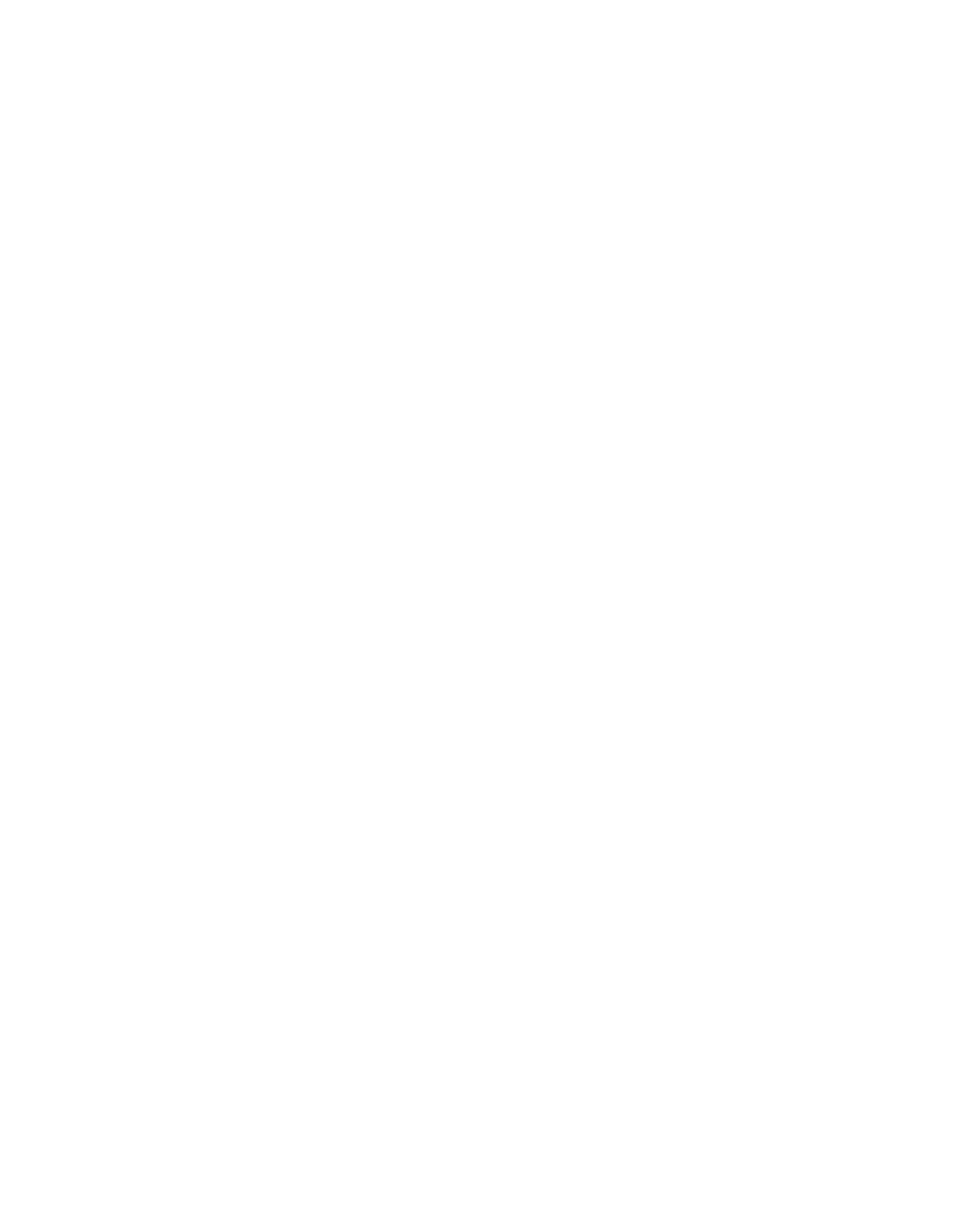#### **Bibliography**

- Alexander, K. L., Entwisle, D. R., & Horsey, C. S. (1997). From first grade forward: Early foundations of high school dropout. *Sociology of Education, 70*(2), 107-127.
- Aron, L. Y. (2006). *An overview of alternative education.* Washington, DC: The Urban Institute.
- Baker, D. B., Gratama, C. A., & Bachtler, S. D. (2007, July). *Office of Superintendent of Public Instruction Washington State Alternative High School Initiative: A feasibility study*. Bothell, WA: The BERC Group.
- Cox, S. M., Davidson, W. S., & Bynum, T. S. (1995). A meta-analytic assessment of delinquency-related outcomes of alternative education programs. *Crime & Delinquency, 41*(2), 219-234.
- Dishion, T. J., McCord, J., & Poulin, F. (1999). When interventions harm: Peer groups and problem behavior. *American Psychologist, 54*(9), 755-764.
- Dynarski, M., Gleason, P., Rangarajan, A., & Wood, R. (1998). *Impacts of dropout prevention programs*. Princeton, NJ: Mathematica Policy Research.
- Ellickson, P. L., Bianca, D., & Schoeff, D. C. (1988). Containing attrition in school-based research. *Evaluation Review, 12*(4), 331-351.
- Epstein, J. L., & McPartland, J. M. (1976). The concept and measurement of the quality of school life. *American Educational Research Journal, 13*(1), 15-30.
- Friedrich, K. R. (1997). Alternative education for at-risk youth: An analytical review of *evaluation findings* (Doctoral dissertation, Texas A&M University, 1997). *Dissertation Abstracts International, 58*(04), 1197A.
- Gleason, P., & Dynarski, M. (1994). *Falling behind: Characteristics of students in federally funded dropout prevention programs. Part one: Targeted projects*. Princeton, NJ: Mathematica Policy Research.
- Grossman, J. B., & Sipe, C. L. (1992). *Summer Training and Education Program (STEP): Report on long-term impacts*. Philadelphia: Public/Private Ventures.
- Hallfors, D., Cho, H., Sanchez, V. (2006). Efficacy vs effectiveness trial results of an indicated "model" substance abuse program: Implications for public health. *American Journal of Public Health, 96*(12), 2254–2259.
- Hammond, C., Linton, D., Smink, J., & Drew, S. (2007). *Dropout risk factors and exemplary programs: A technical report*. Clemson, SC: National Dropout Prevention Center/Network.
- Hedges, L. V. (1981). Distribution theory for Glass's estimator of effect size and related estimators. *Journal of Educational Statistics, 6*, 107-128.
- Herrenkohl, T. I., Hawkins, J. D., Chung, I., Hill, K. G., & Battin-Pearson, S. (2001). School and community risk factors and interventions. In R. Loeber & D. P. Farrington (Eds.), *Child Delinquents* (pp. 211-246). Thousand Oaks, CA: Sage.
- Hibbett, A., Fogelman, K., & Manor, O. (1990). Occupational outcomes of truancy. *British Journal of Educational Psychology, 60*(1), 23-36.
- Institute of Education Sciences. (2008). *IES Practice Guide: Dropout Prevention*. Washington, DC: Author.
- Kaplan, D. S., Peck, B. M., & Kaplan, H. B. (1995). A structural model of dropout behavior: A longitudinal analysis. *Applied Behavior Science Review, 3*(2), 177-193.
- Kemple, J. J. & Rock, J. L. (1996). *Career Academies: Early implementation lessons from a 10-site evaluation*. New York: Manpower Demonstration Research Corporation.
- Kleiner, B., Porch, R., & Farris, E. (2002, September). *Public alternative schools and programs for students at risk of education failure: 2000-01*. Washington, DC: National Center for Education Statistics.
- Lehr, C. A., Hansen, A., Sinclair, M. F., & Christenson, S. L. (2003). Moving beyond dropout towards school completion: An integrative review of data-based interventions. *School Psychology Review, 32*(3), 342-364.
- Lipsey, M. W. (2003). Those confounded moderators in meta-analysis: Good, bad, and ugly. *The Annals of the American Academy of Political and Social Science, 587*(1), 69-81.
- Lipsey, M. W., & Wilson, D. (2001). *Practical meta-analysis*. Thousand Oaks, CA: Sage.
- Loeber, R., & Farrington, D. P. (1999). *Serious and Violent Juvenile Offenders*. Thousand Oaks, CA: Sage.
- National Center for Education Statistics, Digest of Education Statistics (2008). *Table 98: Public elementary and secondary schools, by type and state or jurisdiction: 1990-91, 2000-01, and 2006-07*. Retrieved June 11, 2009, from http://nces.ed.gov/programs/digest/d08/tables/dt08\_098.asp
- Office of Superintendent of Public Instruction. (2009). *Reports to the legislature, truancy Becca Bill, 2007-08*. Retrieved from http://www.k12.wa.us/Truancy/default.aspx